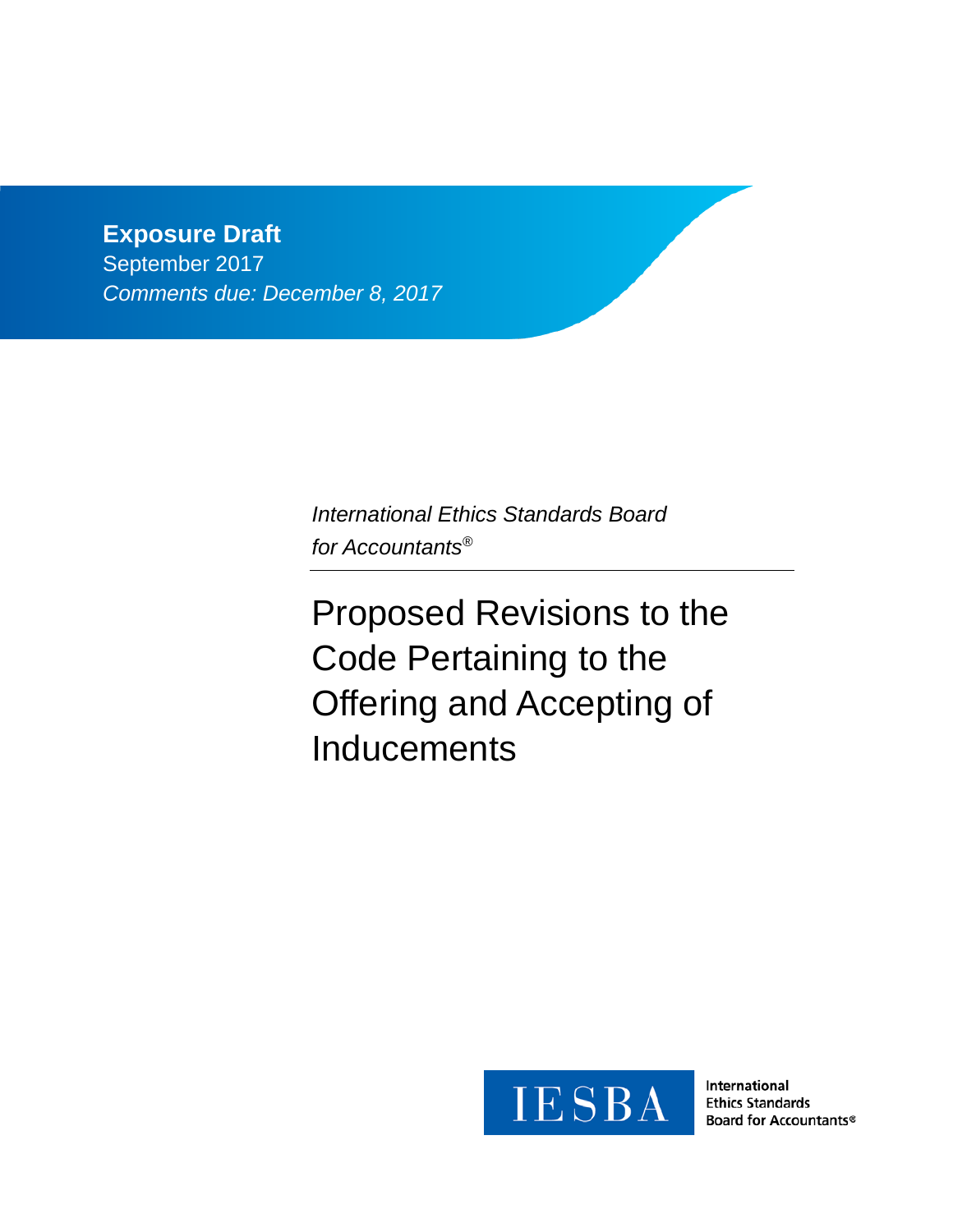

International **Ethics Standards** Board for Accountants®

This Exposure Draft was developed and approved by the [International Ethics Standards Board for](http://www.ifac.org/ethics)  [Accountants®](http://www.ifac.org/ethics) (IESBA®).

The IESBA is a global independent standard-setting board. Its objective is to serve the public interest by setting high-quality ethics standards for professional accountants worldwide and by facilitating the convergence of international and national ethics standards, including auditor independence requirements, through the development of a robust, internationally appropriate *Code of Ethics for Professional Accountants™* (the Code).

The structures and processes that support the operations of the IESBA are facilitated by the International Federation of Accountants® (IFAC®).

Copyright © September 2017 by the International Federation of Accountants (IFAC). For copyright, trademark, and permissions information, please see [page](#page-24-0) 25.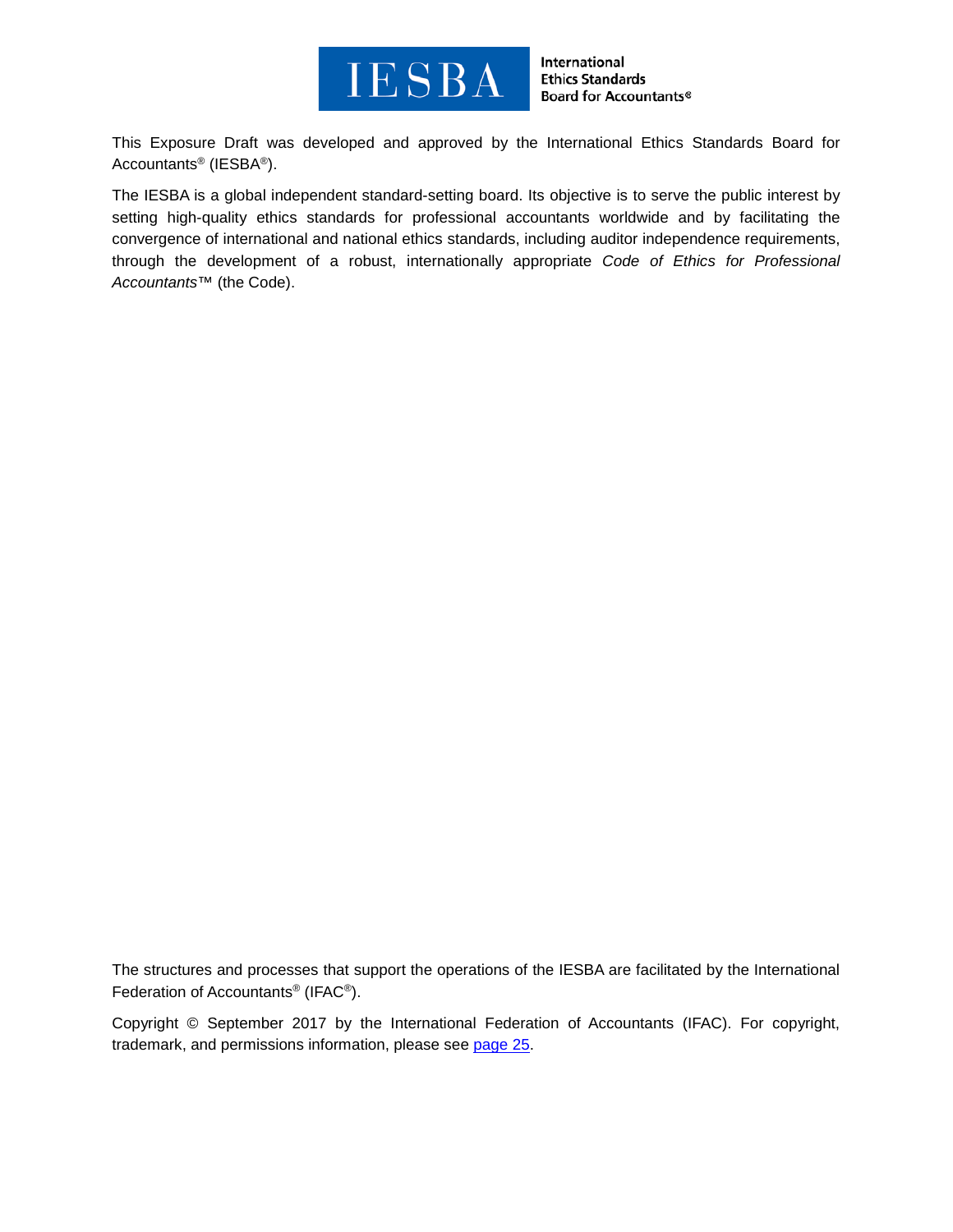# **REQUEST FOR COMMENTS**

The proposals in this Exposure Draft may be modified in light of comments received before being issued in final form. Comments are requested by **December 8, 2017.**

Respondents are asked to submit their comments electronically through the IESBA website, using the ["Submit a Comment"](http://www.ifac.org/publications-resources/proposed-revisions-clarify-applicability-provisions-part-c-extant-code) link. Please submit comments in both PDF and Word files. Also, please note that firsttime users must register to use this feature. All comments will be considered a matter of public record and will ultimately be posted on the website. Although the IESBA prefers that comments are submitted via its website, comments can also be sent to Ken Siong, IESBA Technical Director at [KenSiong@ethicsboard.org.](mailto:KenSiong@ethicsboard.org)

This publication may be downloaded from the IESBA website: [www.ethicsboard.org](http://www.ethicsboard.org/). The approved text is published in the English language.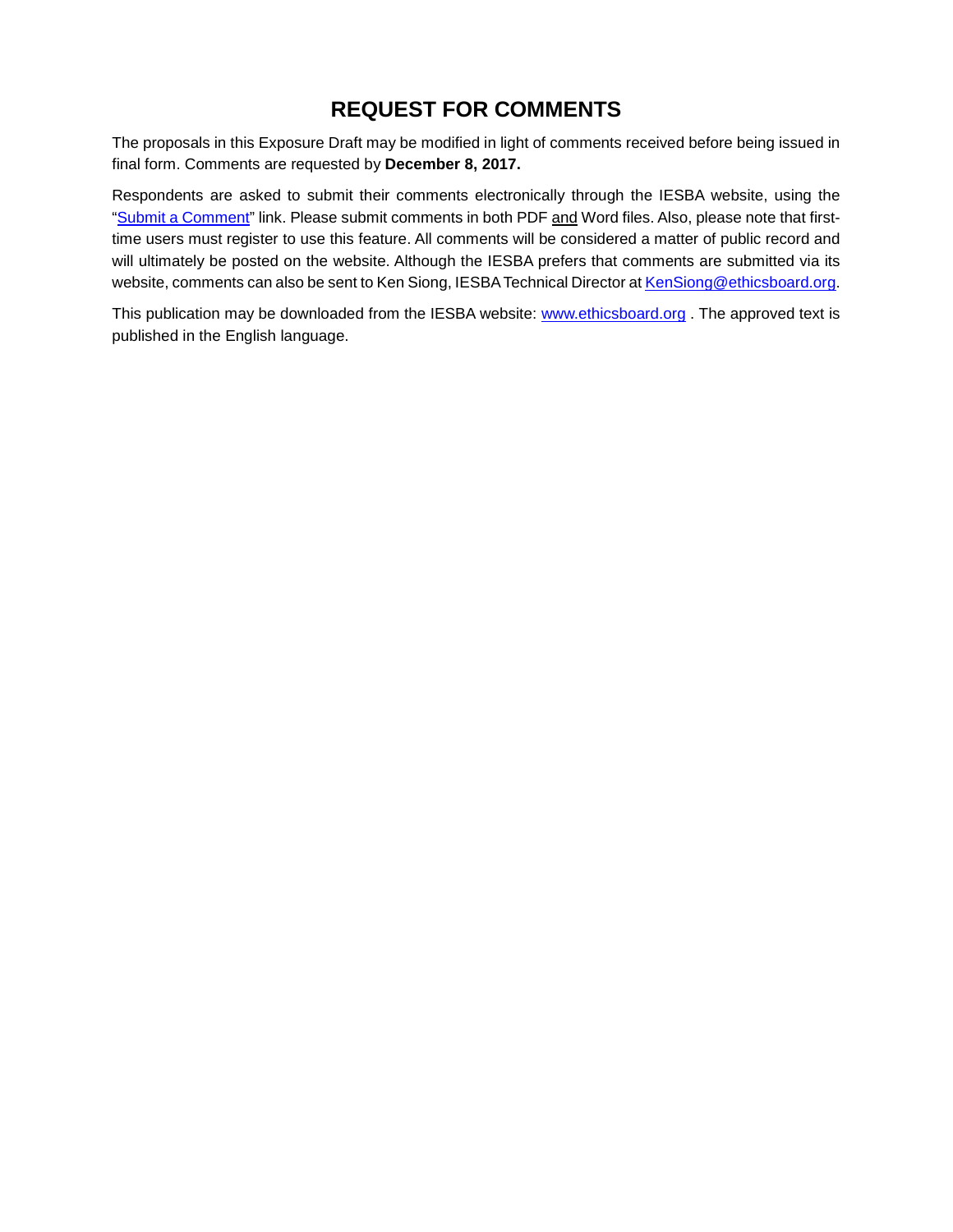# <span id="page-3-0"></span>**PROPOSED REVISIONS TO THE CODE PERTAINING TO THE OFFERING AND ACCEPTING OF INDUCEMENTS**

# **CONTENTS**

|                                                                               | Page |
|-------------------------------------------------------------------------------|------|
|                                                                               | 5    |
| I.                                                                            | 5    |
| Ш.                                                                            | 5    |
|                                                                               | 7    |
|                                                                               | 12   |
|                                                                               | 13   |
|                                                                               | 13   |
| EXPOSURE DRAFT: Proposed Revisions to the Code Pertaining to the Offering and |      |
|                                                                               | 15   |
|                                                                               | 15   |
|                                                                               | 19   |
|                                                                               | 23   |
|                                                                               | 24   |
|                                                                               |      |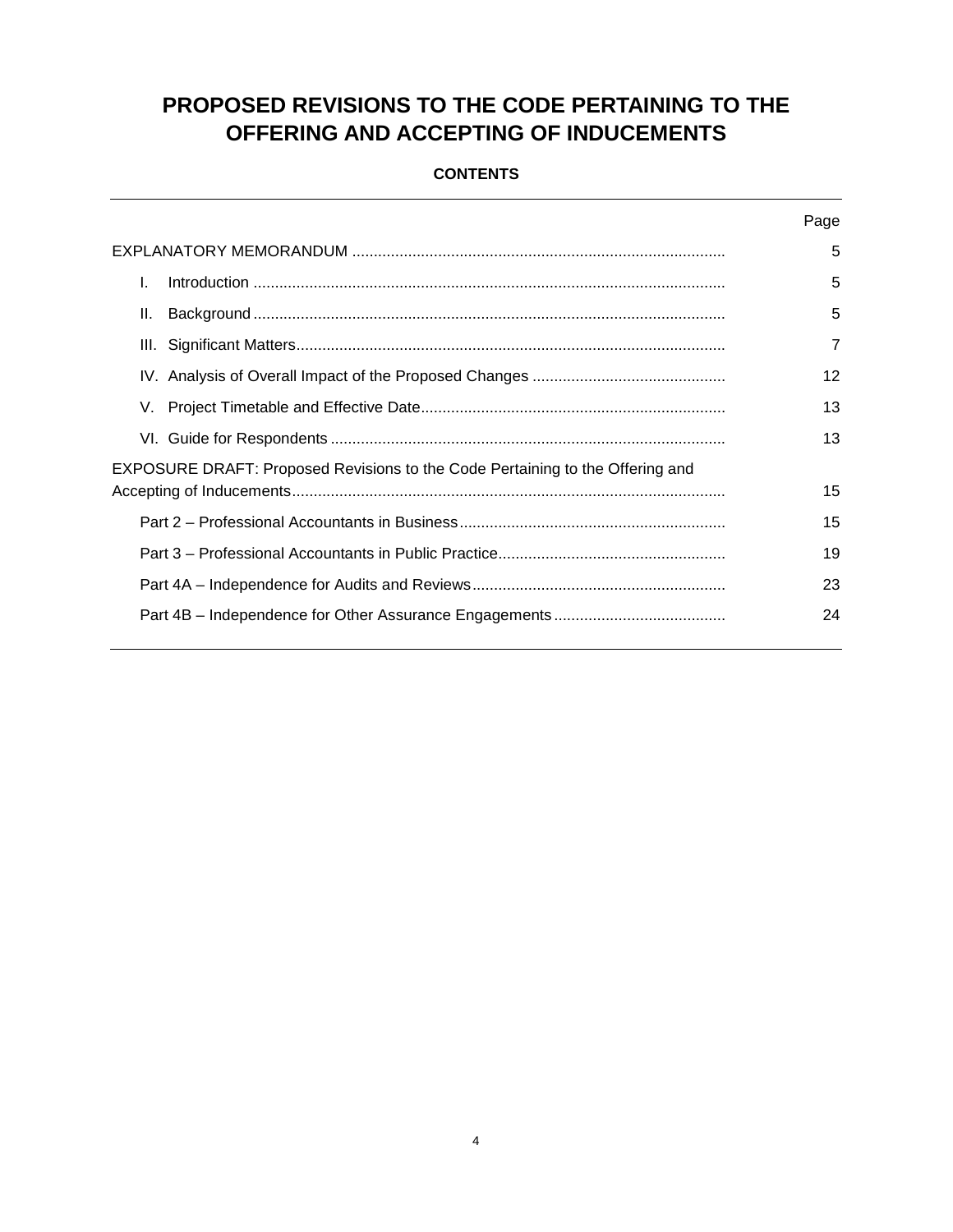# **EXPLANATORY MEMORANDUM**

# <span id="page-4-0"></span>I. **Introduction**

- 1. This memorandum provides background to, and an explanation of, the proposed revisions to the extant Code regarding:
	- The offering and accepting of inducements by professional accountants in business<sup>[1](#page-4-2)</sup> (PAIBs) and professional accountants in public practice<sup>[2](#page-4-3)</sup> (PAPPs); and
	- Related conforming amendments to the independence provisions relating to gifts and hospitality.<sup>[3](#page-4-4)</sup>
- 2. The IESBA approved these proposed changes for exposure at its June 2017 meeting.
- 3. The revised provisions, proposed Sections 250,<sup>[4](#page-4-5)</sup> 340,<sup>[5](#page-4-6)</sup> 420<sup>6</sup> and 906,<sup>[7](#page-4-8)</sup> were drafted using the proposed new structure and drafting conventions for the Code.<sup>[8](#page-4-9)</sup>

# <span id="page-4-1"></span>II. **Background**

# **Review of Part C of the Code Project**

- 4. In early 2013, the IESBA approved the [Review of Part C of the Code Project](http://www.ethicsboard.org/system/files/meetings/files/Agenda%20Item%206-A%20-%20Part%20C%20Project%20Proposal.pdf) (Part C project) to strengthen extant Part C of the Code to better promote ethical behavior by PAIBs. This followed recommendations from a working group the IESBA had established to study reported accounting irregularities at certain companies and to survey a number of IFAC member organizations regarding the types of ethical issues on which their members in business most often seek guidance and assistance.
- 5. The IESBA agreed to approach the review of extant Part C in two phases:
	- Phase 1, which addressed mainly the topics of pressure to breach the fundamental principles, and the preparation and presentation of information. The IESBA completed Phase 1 in December 2015 with the approval of the close-off document *[Changes to Part C of the](https://www.ifac.org/publications-resources/close-changes-part-c-code-addressing-preparation-and-presentation-information)* Code *[Addressing Preparation and Presentation of Information, and Pressure to Breach the](https://www.ifac.org/publications-resources/close-changes-part-c-code-addressing-preparation-and-presentation-information)  [Fundamental Principles](https://www.ifac.org/publications-resources/close-changes-part-c-code-addressing-preparation-and-presentation-information)* (Part C close-off document). This includes revisions to extant Section  $320^9$  $320^9$ , a new Section  $370^{10}$  $370^{10}$  $370^{10}$  and conforming amendments to other sections of Part C. Those

<span id="page-4-2"></span> <sup>1</sup> Extant Part C – Professional Accountants in Business, Section 350, *Inducements*

<span id="page-4-3"></span><sup>2</sup> Extant Part B – Professional Accountants in Public Practice, Section 260, *Gifts and Hospitality*

<span id="page-4-4"></span><sup>3</sup> Extant Part B, Section 290, *Independence – Audit and Review Engagements*, paragraph 290.225 and Section 291, *Independence – Other Assurance Engagements*, paragraph 291.155

<span id="page-4-5"></span><sup>4</sup> Proposed restructured Code, Part 2 – Professional Accountants in Business, Section 250, *Inducements, Including Gifts and Hospitality* 

<span id="page-4-6"></span><sup>5</sup> Proposed restructured Code, Part 3 – Professional Accountants in Public Practice, Section 340, *Inducements, Including Gifts and Hospitality* 

<span id="page-4-7"></span><sup>6</sup> Proposed restructured Code, Part 4A – Independence – Audit and Review Engagements, Section 420, *Gifts and Hospitality*

<span id="page-4-8"></span><sup>7</sup> Proposed restructured Code, Part 4B – Independence – Other Assurance Engagements, Section 906, *Gifts and Hospitality*

<span id="page-4-9"></span>The IESBA will make any necessary structural and drafting refinements to the provisions once the structure and drafting conventions have been finalized.

<span id="page-4-11"></span><span id="page-4-10"></span><sup>9</sup> Extant Part C, Section 320, *Preparation and Reporting of Information*

<sup>10</sup> Extant Part C, Section 370, *Pressure to Breach the Fundamental Principles*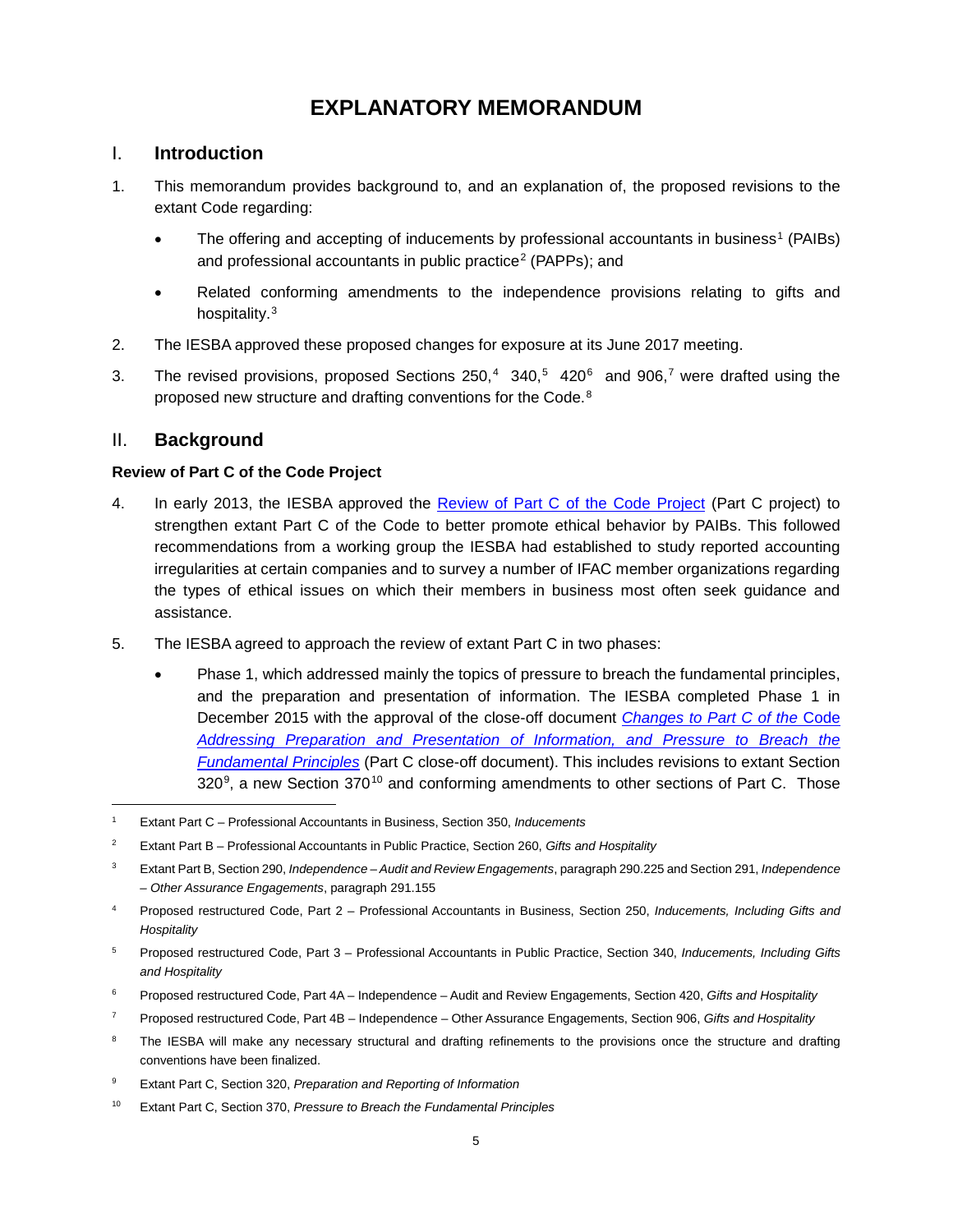revisions were drafted in accordance with the structure and drafting conventions of the extant Code.

• Phase 2 which involves a review of the provisions relating to inducements in the extant Code.

### *Phase 1*

## **Restructuring**

- 6. As part of its project to restructure the Code for greater understandability and usability (the Structure of the Code project), the IESBA issued for exposure in January 2017, *inter alia*, the proposed restructured text for the Part C close-off document. These proposals are included in the January 2017 Exposure Draft (ED), *[Improving the Structure of the Code of Ethics for Professional Accountants –](https://www.ifac.org/publications-resources/improving-structure-code-ethics-professional-accountants-phase-2) [Phase 2](https://www.ifac.org/publications-resources/improving-structure-code-ethics-professional-accountants-phase-2)* (Structure ED-2). As part of the restructuring of the Code, the IESBA has renumbered Parts B and C of the extant Code to Parts 3 and 2, respectively, of the restructured Code. The proposals in Structure ED-2 also include proposed conforming amendments arising from the IESBA's Safeguards project (see ED, *[Proposed Revisions Pertaining to Safeguards in the Code—Phase 2](http://www.ifac.org/publications-resources/proposed-revisions-pertaining-safeguards-code-phase-2-and-related-conforming)  [and Related Conforming Amendments](http://www.ifac.org/publications-resources/proposed-revisions-pertaining-safeguards-code-phase-2-and-related-conforming)* (Safeguards ED-2)). The restructuring of the Code is not intended to change its meaning. The IESBA anticipates finalizing the Structure of the Code project in December 2017.
- 7. The IESBA has determined that the revisions relating to Phase 1 of the Part C project will become effective at the same time as the proposed restructured Code.

### Applicability of Extant Part C to PAPPs

8. As part of its review of extant Part C, the IESBA resolved to address questions that arose during its deliberations in Phase 1 of the project about the applicability of the provisions in Part C to PAPPs, i.e., professional accountants in firms who provide professional services to clients. In January 2017, the IESBA issued the ED, *[Proposed Revisions to Clarify the Applicability of Provisions in Part C of](http://www.ifac.org/publications-resources/proposed-revisions-clarify-applicability-provisions-part-c-extant-code)  [the Extant Code to Professional Accountants in Public](http://www.ifac.org/publications-resources/proposed-revisions-clarify-applicability-provisions-part-c-extant-code) Practice* (Applicability ED). The Applicability ED includes proposals to add certain "applicability paragraphs" to the Code to clarify the circumstances in which the revised Phase 1 provisions should also apply to PAPPs. The IESBA anticipates finalizing the applicability paragraphs at the same time as the proposed restructured Code in December 2017.

### *Phase 2*

- 9. The review of the inducement provisions in the Code commenced in early 2015 and involved:
	- A consideration of literature and guidance material from other organizations regarding the offering and accepting of different forms of inducements. This included consideration of information from Transparency International UK on bribery of government officials and corruption.
	- A "gap analysis" of extant Section 350 to identify whether and how enhancements could be made to the Code.
- 10. Amongst other matters, the scope of Phase 2 of the project includes a consideration of revisions to:
	- Enhance the description of an inducement in the extant Code.
	- Respond to continuing concerns about the prevalence of bribery and corruption and facilitation payments, and determine how the Code should address these matters.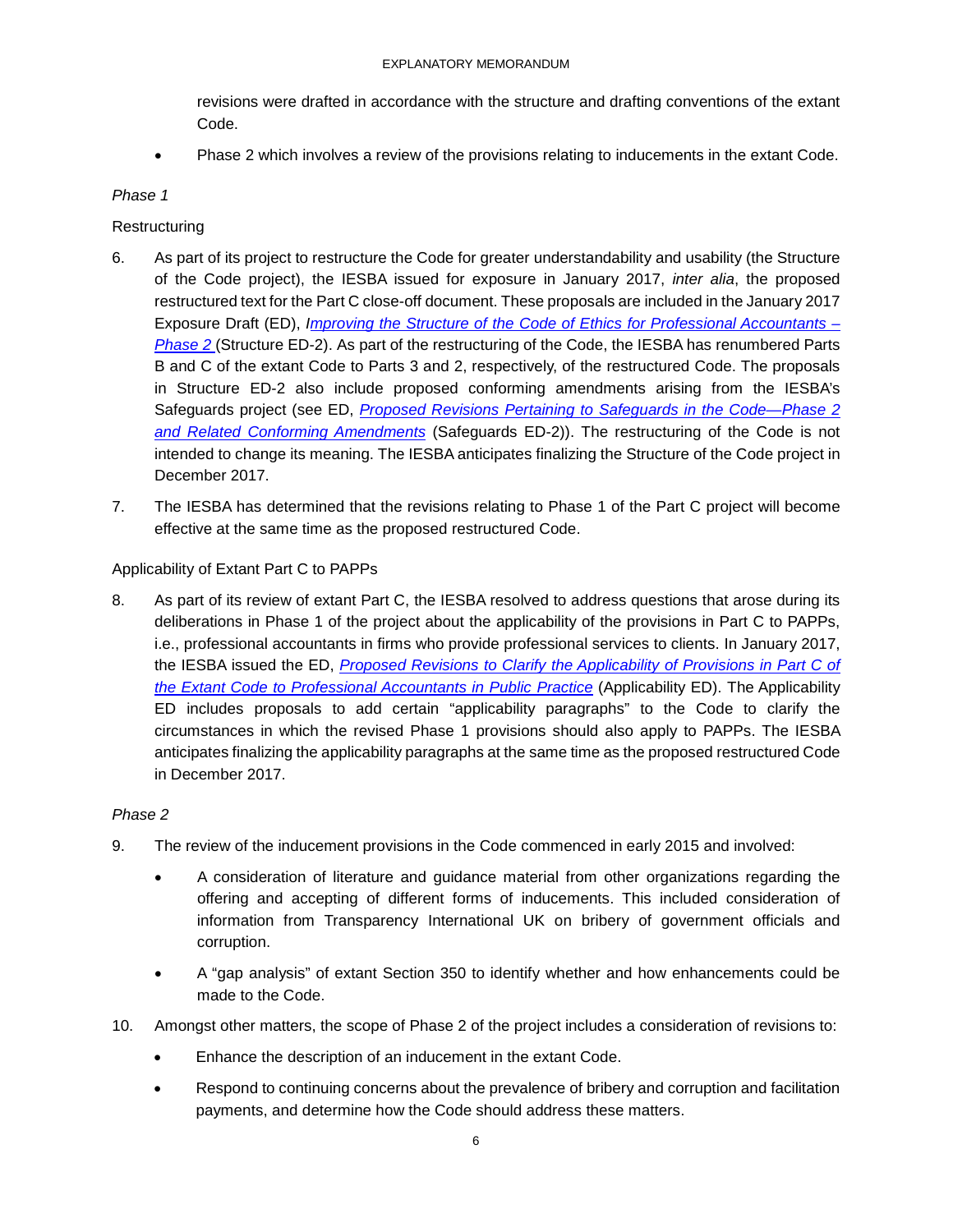- Provide additional guidance in the Code that takes into account the role of culture in determining whether the offering or accepting of an inducement creates threats to compliance with the fundamental principles.
- Consider the need for symmetry between the provisions for PAIBs in Section 350 under Part C of the extant Code and those for PAPPs in Section 260 under Part B.

# <span id="page-6-0"></span>III. **Significant Matters**

## **Objective of Phase 2 of the Project**

11. The objective of Phase 2 of the project is to strengthen the provisions in extant Part C to assist PAIBs in better dealing with the offering and accepting of inducements while complying with the fundamental principles, in particular the principles of integrity, objectivity and professional behavior.

# **Highlights of Proposals**

- 12. The proposed revisions, amongst other matters:
	- Clarify the description of the term "inducement" and provide additional examples of inducements.
	- Emphasize professional accountants' responsibilities to comply with relevant laws and regulations relating to bribery and corruption when offering or being offered inducements.
	- Prohibit the offering and accepting of inducements by professional accountants that are made with intent to improperly influence the behavior of the recipients.
	- Clarify how the conceptual framework set out in Section  $120<sup>11</sup>$  $120<sup>11</sup>$  $120<sup>11</sup>$  should be applied to identify, evaluate and address threats to compliance with the fundamental principles created by the offering and accepting of inducements.
	- Provide additional guidance on the offering and accepting of inducements by immediate or close family members.
	- Align the provisions relating to inducements for PAPPs (Part 3 of the restructured Code) with the enhanced provisions for PAIBs (Part 2 of the restructured Code).

### *General Approach to Dealing with Inducements*

- 13. Professional accountants are required to comply with the fundamental principles in relation to the offering or accepting of an inducement. The proposals take the following structured and logical approach in this regard:
	- A professional accountant is required to understand and comply with relevant laws and regulations that relate to bribery and corruption when offering or being offered an inducement.
	- Where an inducement is not prohibited by laws or regulations, the professional accountant should:

<span id="page-6-1"></span> <sup>11</sup> Part 1 – Complying with the Code, Fundamental Principles and Conceptual Framework, Section 120, *The Conceptual Framework*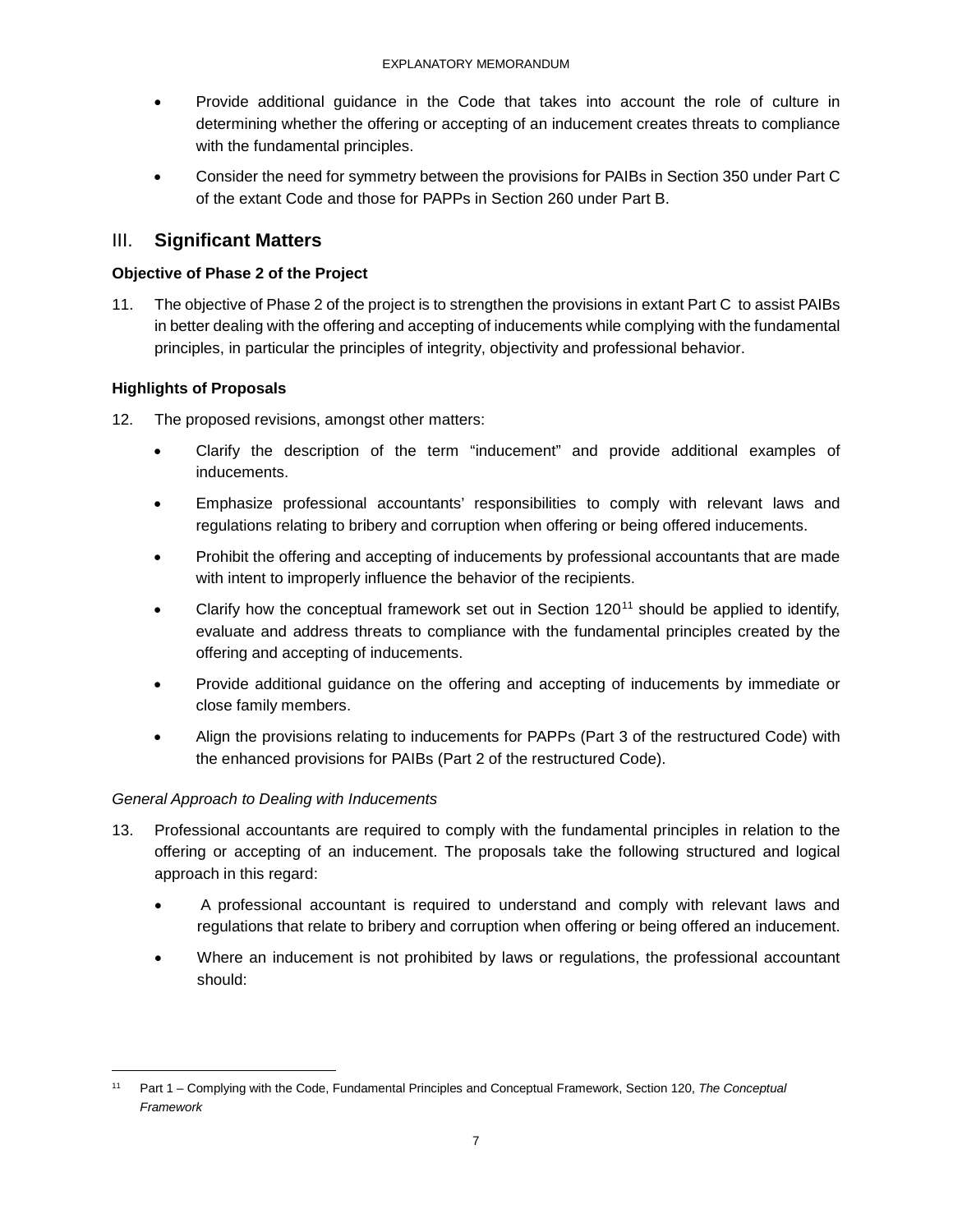- (i) Determine whether there is actual or perceived intent to improperly influence the behavior of the recipient. If there is such actual or perceived intent, the Code would prohibit offering or accepting the inducement even if it is trivial and inconsequential.
- (ii) In the absence of actual or perceived intent to improperly influence behavior and unless the inducement is trivial and inconsequential, apply the conceptual framework set out in Section 120 to identify, evaluate and address any threats to compliance with the fundamental principles that might be created.
- 14. To avoid repetition, the IESBA proposes to address the offering and accepting of inducements simultaneously within the provisions.

# **Key Revisions**

### *Description of Inducement*

- 15. The IESBA determined that the term "inducement" in the context of the Code should be broad and neutral and should not necessarily refer to situations when there is an intent to improperly influence the behavior of another person. Whilst acknowledging that the term is often used in contexts that have negative connotations, the IESBA is of the view that an inducement can also be used to influence another person to act in a manner that is not unethical.
- 16. In discussion with stakeholders, including the IESBA Consultative Advisory Group (CAG), during the development of the proposals, the IESBA noted a concern among some about using the word "inducements". There was a view that the term is understood by some as having a negative connotation. The IESBA believes that this concern could be addressed by providing a description of "inducements." Accordingly, the proposed application material clarifies that an inducement:
	- Is an object, situation or action that is used as a means to influence another individual's behavior.
	- Is not necessarily used with the intent to improperly influence an individual's behavior.
	- Can range from minor acts of hospitality between business colleagues to acts that result in non-compliance with laws and regulations.
- 17. The proposed application material also includes additional examples of inducements (see paragraphs 250.4 A1 and 340.4 A1).
- 18. As a practical matter, the IESBA noted that the terms "gifts" and "hospitality" are often used when searching for guidance on the topic in the Code. Accordingly, the IESBA added these terms to the proposed titles for Sections 250 and 340.

### *Bribery and Corruption*

- 19. Whilst illegal inducements are not the focus of these sections, the IESBA is of the view that bribery and corruption are topical issues of continuing public interest. Accordingly, the IESBA proposes that professional accountants be:
	- (a) Reminded of the importance of complying with relevant laws and regulations (see paragraphs 250.3 and 340.3); and
	- (b) Explicitly required to obtain an understanding of relevant laws and regulations that prohibit the offering or accepting of inducements related to bribery and corruption and comply with them (see paragraphs R250.5 and R340.5).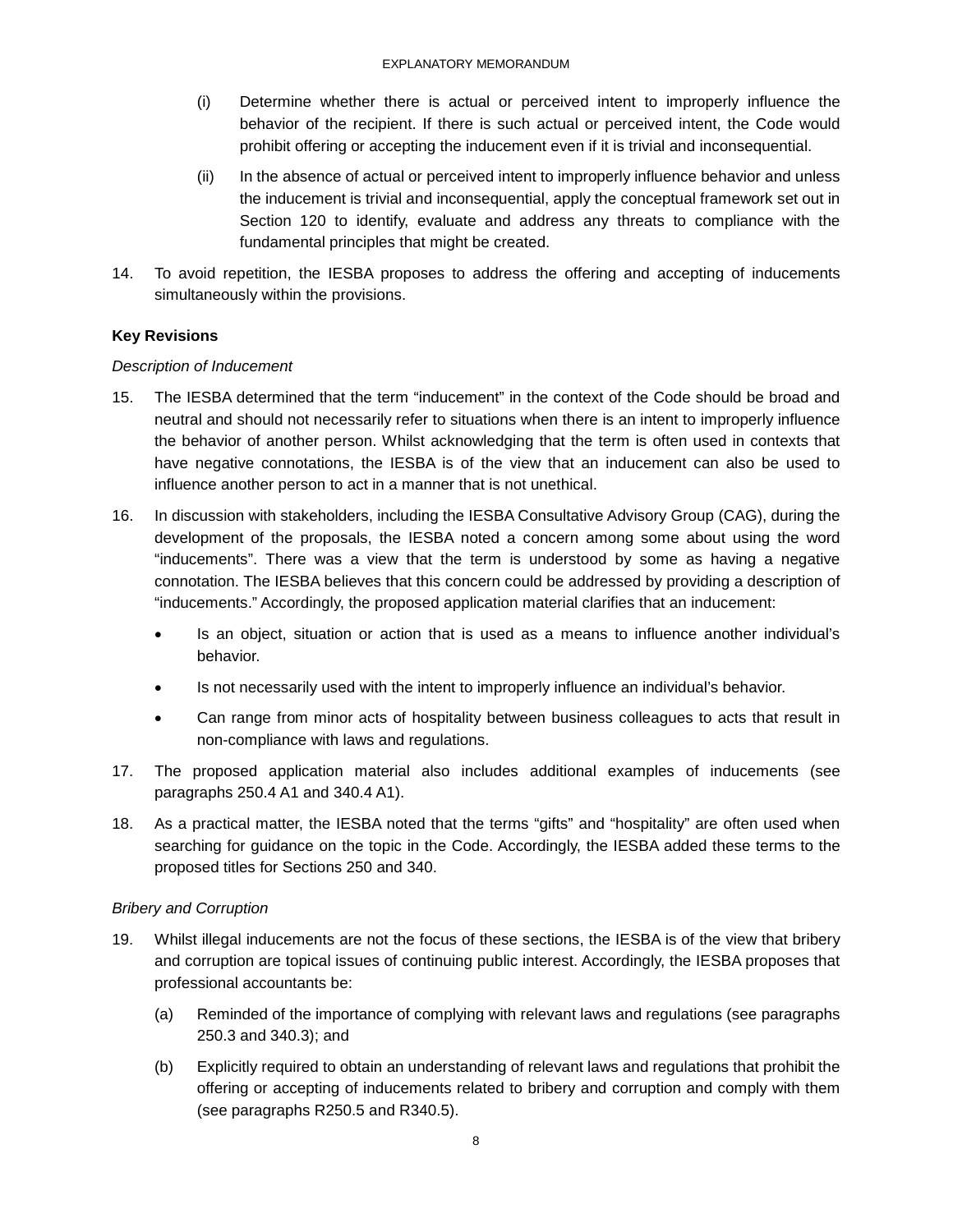- 20. The proposed requirement in Sections 250 and 340 has been drafted in a sufficiently broad manner to accommodate both jurisdictional and extra-territorial legislation that may apply. The proposed requirements are also intended to cover other illegal inducements (such as facilitation payments in some jurisdictions) that are not necessarily defined as bribery and corruption but nonetheless could be prohibited by law.
- 21. In response to comments from some Representatives of the IESBA CAG, the IESBA deliberated the need to define bribery and corruption. The IESBA concluded that the inclusion of an "intent" test in the proposals obviates the need to define such terms. The IESBA noted that the intent test significantly raises the bar of acceptable ethical behavior by professional accountants, and more so than attempting to define bribery and corruption. For instance, the offering of any inducement that is intended to improperly influence the behavior of a professional accountant, even if not prohibited by law or regulation, would be prohibited under the proposals. The IESBA also noted that definitions of bribery and corruption may vary from jurisdiction to jurisdiction. Accordingly, establishing a definition of these terms in a global Code could create confusion in how the Code should be applied in a local setting. In forming this view, the IESBA also considered whether to include a reference to external definitions of bribery and corruption. The IESBA concluded that this option was not feasible as there does not appear to be any globally accepted definitions of these terms.

# *Prohibition on Inducements with Intent to Improperly Influence Behavior*

- 22. The IESBA is of the view that intent is a key principle in applying the conceptual framework when dealing with inducements. Accordingly, it is necessary under proposed Sections 250 and 340 for a professional accountant to first determine if an inducement is made with actual or perceived intent to improperly influence the behavior of the recipient (improper intent). The IESBA believes that there are no safeguards that can reduce threats created by inducements with improper intent (including those that are trivial and inconsequential) to an acceptable level. The IESBA therefore proposes that both sections prohibit professional accountants from offering or accepting such inducements (see paragraphs R250.7 to R250.8 and R340.7 to R340.8).
- 23. Determining whether there is improper intent requires the exercise of professional judgment. To facilitate the exercise of this judgment, the IESBA proposes a list of factors for professional accountants to consider in determining whether there is actual or perceived improper intent. Since no one other than the person offering an inducement knows whether there is intent, the IESBA believes that it is also necessary for the professional accountants to objectively consider how offering or accepting the inducement might be perceived by others. The IESBA proposes that this consideration be made through the reasonable and informed third party lens.
- 24. The IESBA deliberated whether it is acceptable to offer or accept an inducement that is "trivial and inconsequential" if it is made with improper intent. The IESBA noted that academic research indicates that even a gift having little intrinsic value might still affect the recipient's behavior. On this basis, the IESBA proposes that as a matter of principle no exceptions should be made in this regard.

### *Identifying, Evaluating and Addressing threats Created by Inducements with No Improper Intent*

- 25. The proposals clarify that professional accountants are required to apply the conceptual framework set out in Section 120 to identify, evaluate and address threats to the fundamental principles created by the offering or accepting inducements that are not:
	- Illegal;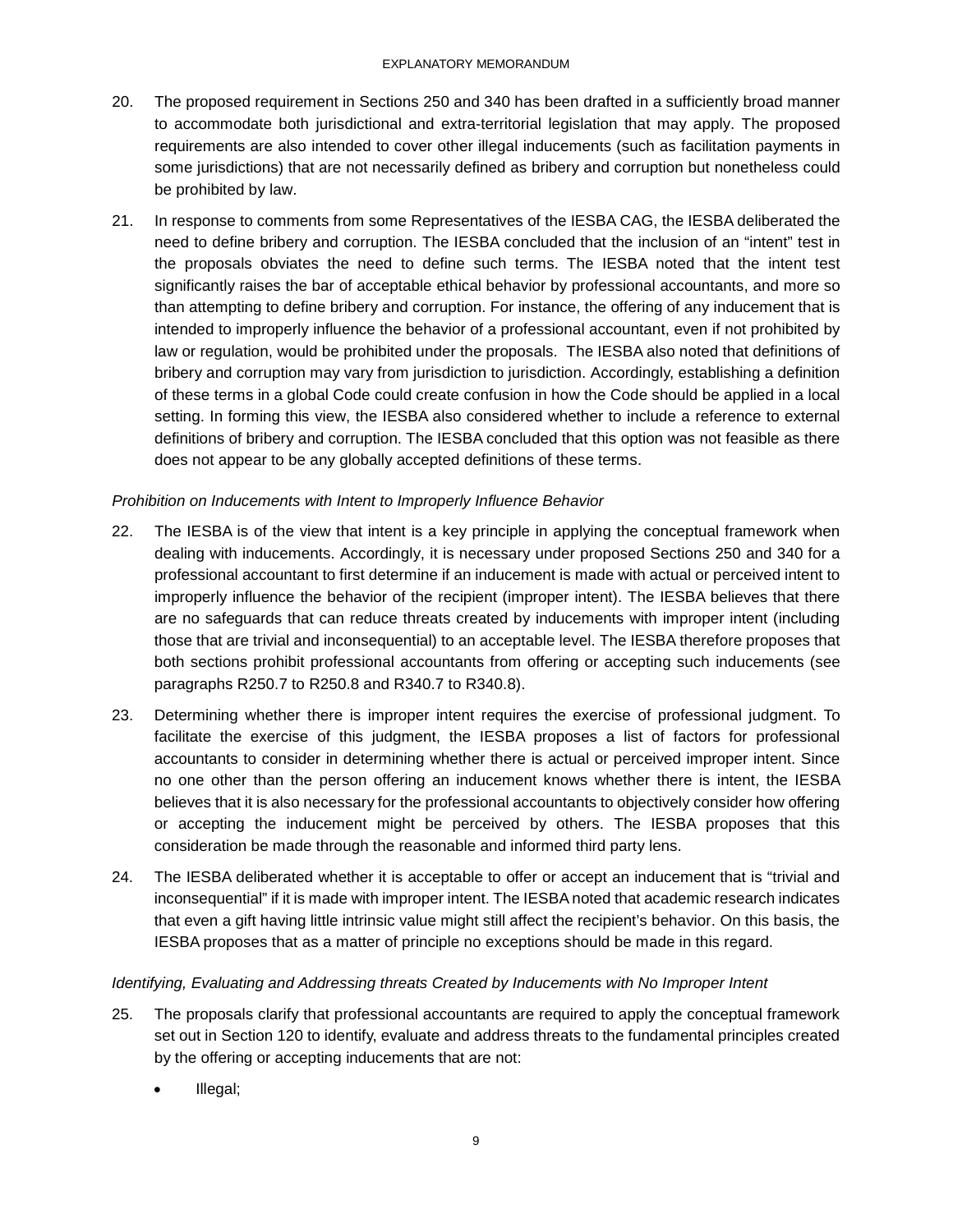- Made with actual or perceived improper intent; and
- Trivial and inconsequential.
- 26. The proposals include:
	- Examples of self-interest, familiarity and intimidation threats that might be created by offering or accepting such an inducement (see paragraphs 250.11 A1 and 340.11 A1).
	- Guidance to assist professional accountants' evaluation of the level of threats created by offering or accepting such an inducement (see paragraphs 250.11 A2 and 340.11 A2). In developing this guidance, the IESBA came to the view that the factors for determining whether there is actual or perceived improper intent behind an inducement apply equally to evaluating the level of threats created by the offering or accepting of an inducement with no improper intent.
	- Examples of actions that might be safeguards to address the related threats or that might eliminate the threats (see paragraphs 250.11 A3 to 250.11 A4 and 340.11 A3 to 340.11 A4).
- 27. An example of an action that might be a safeguard is donating the inducement to charity after receipt and appropriately disclosing the donation, for example, to those charged with governance or the individual who offered the inducement. While this action is provided as an example, the IESBA acknowledged that it may not be appropriate in some jurisdictions to disclose a donation to the individual or organization that offered the inducement to the professional accountant.
- 28. Notwithstanding the above proposed guidance, the IESBA believes that threats can also be addressed if the professional accountant simply does not offer or accept the inducement. As this option is always available to the professional accountant, consistent with eliminating the circumstances creating the threats under the conceptual framework, the IESBA does not believe there is a need to explicitly state it in the Code.

#### Cultural Differences

- 29. The IESBA acknowledges that cultural differences can play a role in determining whether it is ethical for a professional accountant to offer or accept an inducement and has considered whether to provide further guidance in this respect. The IESBA observed that while cultures vary across jurisdictions and influence what constitutes an acceptable inducement, often the ethical considerations are the same. The IESBA believes that a principles-based approach to addressing inducements that leverages the conceptual framework provides a sufficient and comprehensive basis to dealing with ethical questions and dilemmas relating to inducements, regardless of the cultural context. Accordingly, the IESBA does not see a need for guidance to address cultural differences.
- 30. Additionally, the IESBA noted that the reasonable and informed third party test is relevant in evaluating the level of threats to compliance with the fundamental principles created by an inducement with no improper intent. This test by definition involves a consideration of all relevant facts and circumstances, which might include cultural differences. Nevertheless, the IESBA agreed that cultural differences cannot be used as an excuse for unethical behavior, including with respect to inducements.

#### Immediate or Close Family Members

31. Similar to the extant Code, the proposals acknowledge that inducements may be offered by or to an immediate or close family member of a professional accountant. In such cases, threats to compliance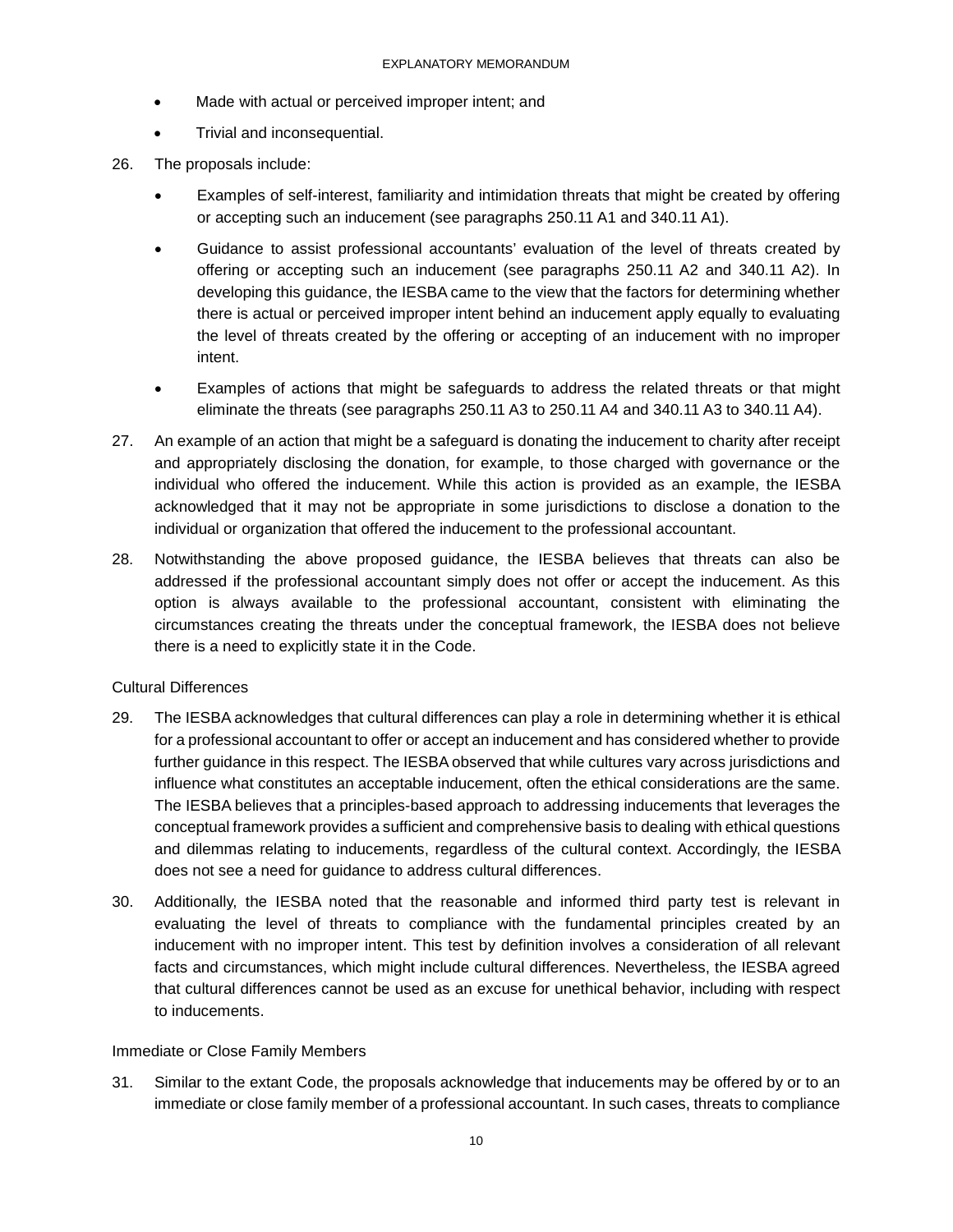#### EXPLANATORY MEMORANDUM

with the fundamental principles might also be created. In deliberating the revisions to the extant Code, the IESBA determined it necessary to expand the guidance in this area.

- 32. The proposals require a professional accountant to remain alert to potential threats to the accountant's compliance with the fundamental principles created by inducements that are offered by or to the accountant's immediate or close family member (see paragraphs R250.12 and R340.12). Proposed Sections 250 and 340 also impose a responsibility on professional accountants to advise the immediate and close family member not to offer or accept the inducement where the accountant has reason to believe there is intent to improperly influence the behavior of either the accountant or the counterparty with whom the accountant has a business relationship (see paragraphs R250.13 and R340.13).
- 33. Remaining alert to potential threats to compliance with the fundamental principles created by inducements that are offered by or to an immediate or close family member means that the professional accountant cannot ignore such situations, but also does not demand comprehensive knowledge of such situations.
- 34. The proposals explain that the list of factors in paragraphs 250.9 A1 and 340.9 A1 for determining whether there is improper intent is also relevant to determining whether there is actual or perceived intent to improperly influence behavior of the professional accountant or the counterparty (or in the case of PAPPs, the client) when an immediate or close family member of the professional accountant is involved. In addition, the proposals include as a factor consideration of the nature or closeness of the relationships between:
	- The professional accountant and the immediate or close family member
	- The immediate or close family member and the counterparty; and
	- The accountant and the counterparty (See paragraphs 250.13 A1 and 340.13 A1).
- 35. The IESBA intends the term "nature or closeness" to cover not only the type of relationship (e.g. siblings and parents and children) but also the degree of connection between the two parties in the relationship. For instance, the IESBA expects that the impact of an inducement offered to a professional accountant's brother will be greater if they have a close relationship.

# **Alignment of Inducement Provisions for PAIBs and PAPPs**

- 36. The IESBA determined that the proposed enhancements to the inducement provisions in extant Part C should also be applicable to PAPPs. This is because it is likely that circumstances PAPPs encounter involving inducements that might create threats to compliance with the fundamental principles would be similar to those encountered by PAIBs. Therefore, the IESBA proposes that Section 340 be aligned with proposed Section 250 to provide PAPPs with equally robust provisions and guidance.
- 37. In aligning proposed Section 340 with proposed Section 250, the IESBA has:
	- Tailored the terminology and examples for the PAPP context.
	- Included in the subsection titled "Other Considerations" a reference to the requirements addressing gifts and hospitality in the proposed International Independence Standards (i.e., proposed Sections 420 and 906). This reference reminds PAPPs of the additional requirement that applies in relation to the accepting of gifts and hospitality from an audit, review or other assurance client.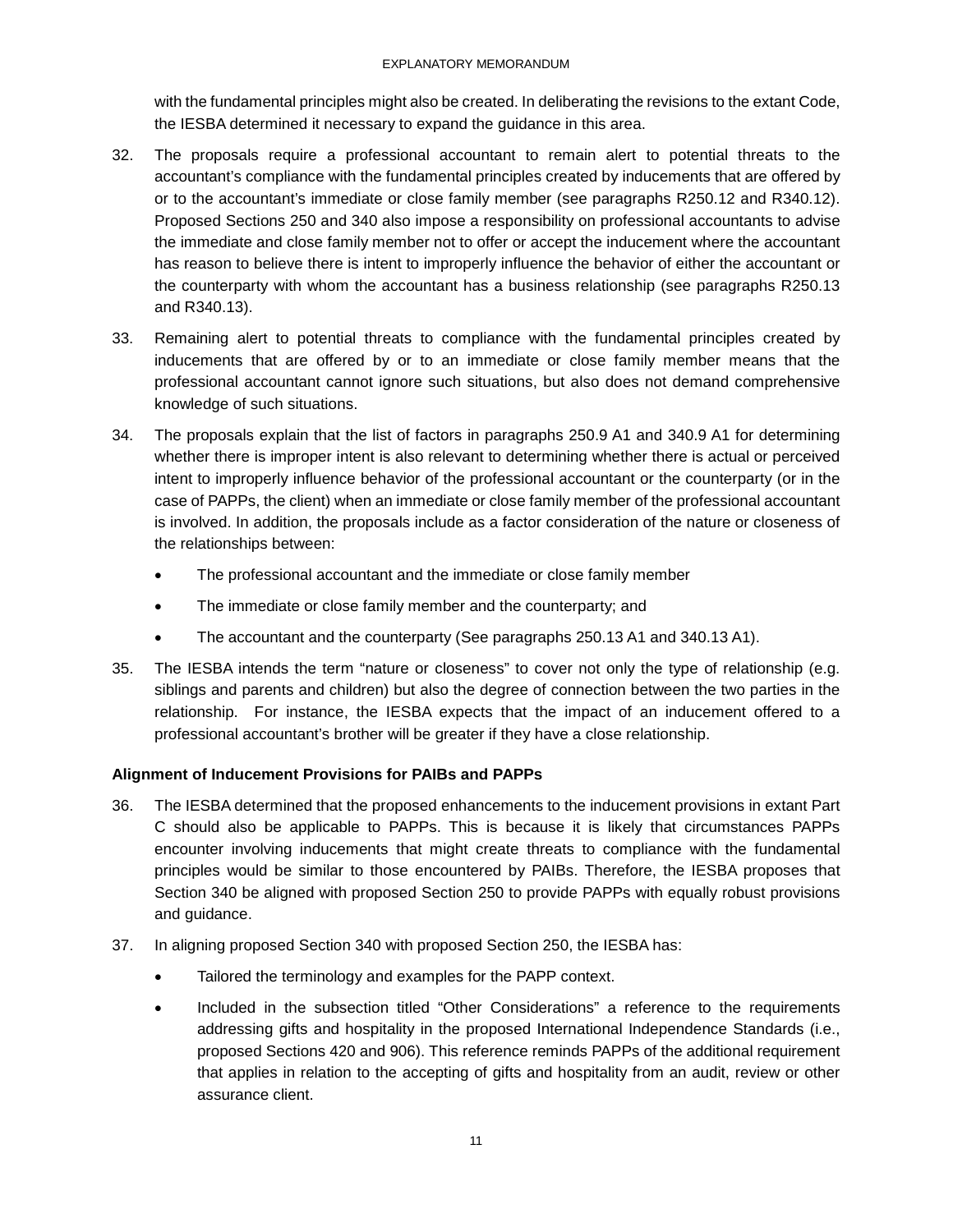38. Whilst the IESBA agreed that, for the purposes of Section 340, when a PAPP offers or accepts an inducement the counterparty would generally be a client, the proposed requirements are intended to capture both existing and potential clients.

### **Restructuring Changes and Conforming Amendments to the Independence Provisions**

- 39. Most of the changes to the independence provisions in proposed Sections 420 and 906 relate to restructuring the material in the extant Code.<sup>[12](#page-11-1)</sup> However, there is also a need for limited conforming amendments arising from the enhancements to the inducements provisions for PAPPs in proposed Section 340.
- 40. Whereas proposed Section 340 establishes requirements and provides guidance regarding both offering and accepting inducements (including gifts and hospitality) that are broad, the provisions in the independence sections of the Code continue to focus on the accepting of gifts or hospitality from an audit, review or other assurance client.
- 41. The interaction of proposed Section 340 with Sections 420 and 906 means that:
	- Auditors and assurance practitioners would be prohibited from accepting gifts and hospitality from audit and assurance clients unless the value is trivial and inconsequential.
	- While Sections 420 and 906 do not prohibit auditors and assurance practitioners from accepting gifts and hospitality from audit and assurance clients that are trivial and inconsequential, they should still apply Section 340 to determine whether such gifts and hospitality can be accepted. If they determine that the trivial and inconsequential gift or hospitality is being offered with improper intent, Section 340 would prohibit them from accepting that gift or hospitality.
	- If an auditor or assurance practitioner is offering an inducement to an audit or assurance client, the auditor or assurance practitioner should apply the provisions in proposed Section 340 in determining whether it can be offered.
	- If an auditor or assurance practitioner is offered an inducement other than a gift or hospitality from an audit or assurance client, the auditor or assurance practitioner should apply the provisions in proposed Section 340 in determining whether it can be accepted. If an immediate or close family member of an auditor or assurance practitioner is offered any inducement, including a gift or hospitality, from an audit or assurance client, the auditor or assurance practitioner should apply the related provisions in proposed Section 340.
- 42. In deliberating the proposed conforming amendments to Sections 420 and 906, the IESBA considered whether further changes should be made to the independence provisions to more closely align them to the enhanced provisions and concepts in Section 340. The IESBA determined that a consideration of whether to undertake such a review went beyond the scope of the Part C project. Accordingly, the IESBA agreed that such a matter might be for future consideration.

# <span id="page-11-0"></span>IV. **Analysis of Overall Impact of the Proposed Changes**

43. The IESBA believes that the proposals represent a significant strengthening of the extant provisions and guidance relating to the offering and accepting of inducements, and will contribute to further

<span id="page-11-1"></span><sup>&</sup>lt;sup>12</sup> Part B, paragraphs 290.225 and 291.155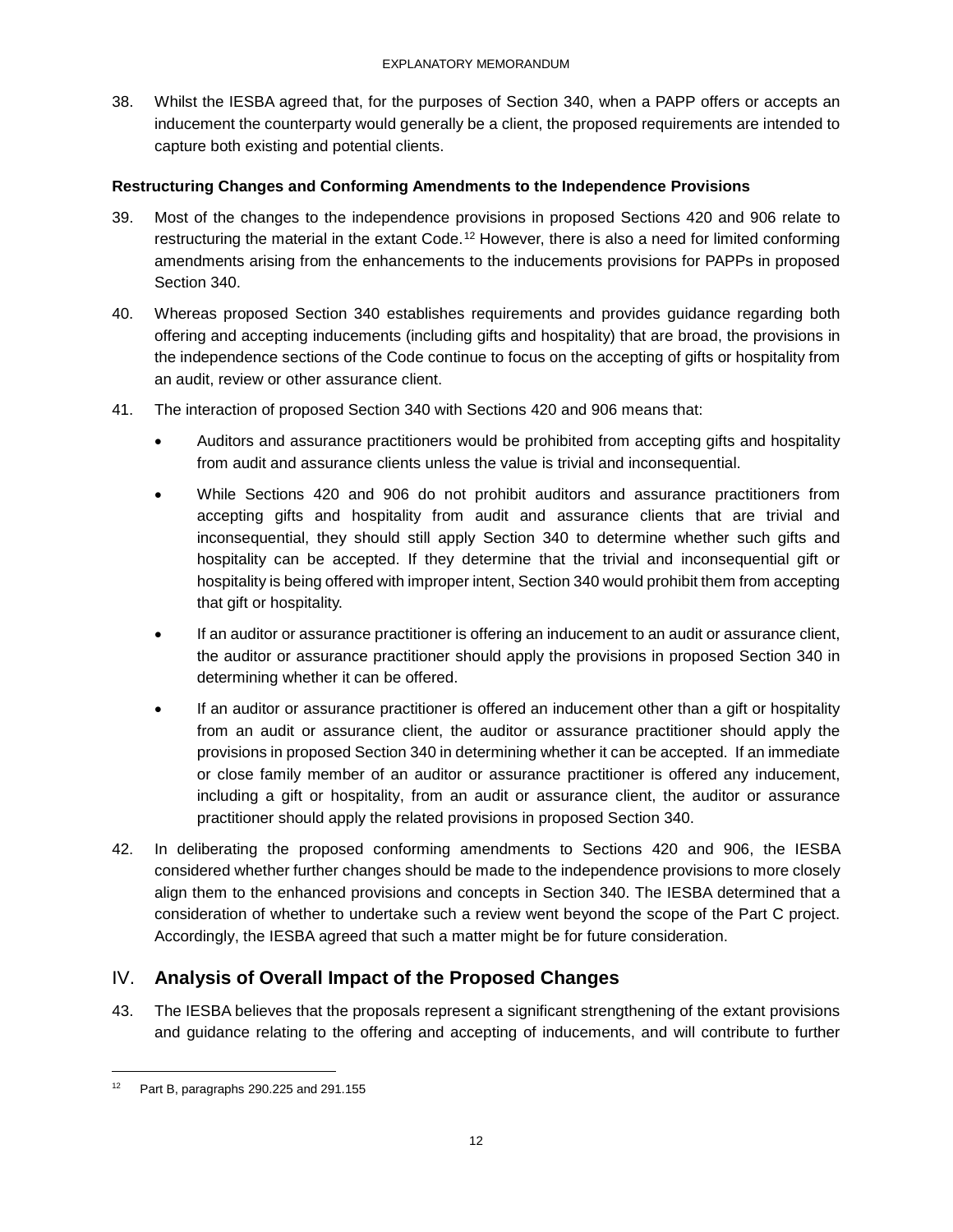enhancing public trust in the profession.

44. The IESBA does not anticipate significant implementation costs for professional accountants and firms beyond usual implementation and maintenance costs that firms might incur in internal awareness and training initiatives and in updating their internal policies and methodologies to reflect changes to the Code. As those revisions are being proposed during a timeframe that overlaps with the timeline for completing the restructuring of the Code, some synergies and cost efficiencies might be realized.

# <span id="page-12-0"></span>V. **Project Timetable and Effective Date**

45. The IESBA anticipates finalizing Phase 2 of the Part C project by the first half of 2018. The IESBA has not yet reached a decision on the effective date for the revised inducements provisions in Parts 2, 3, 4A and 4B but will do so in the context of its deliberations on the effective date for the restructured Code. The IESBA will communicate its decision to stakeholders in that regard in due course.

# <span id="page-12-1"></span>VI. **Guide for Respondents**

46. The IESBA welcomes comments on all matters addressed in this ED, but especially those identified in the Request for Specific Comments below. Comments are most helpful when they refer to specific paragraphs, include the reasons for the comments, and, where appropriate, make specific suggestions for any proposed changes to wording. When a respondent agrees with proposals in this ED, it will be helpful for the IESBA to be made aware of this view.

# **Request for Specific Comments**

#### *Proposed Section 250*

1. Do respondents support the proposals in Section 250? In particular, do respondents support the proposed guidance to determine whether there is an intent to improperly influence behavior, and how it is articulated in the proposals?

### *Proposed Section 340*

2. Do respondents agree that the proposed provisions relating to inducements for PAPPs should be aligned with the enhanced provisions for PAIBs in proposed Section 250? If so, do respondents agree that the proposals in Section 340 achieve this objective?

*Proposed Conforming Amendments to Independence Provisions* 

- 3. Do respondents support the restructuring changes and proposed conforming amendments in proposed Sections 420 and 906?
- 4. Do respondents believe the IESBA should consider a project in the future to achieve further alignment of Sections 402 and 906 with proposed Section 340? If so, please explain why.

### **Request for General Comments**

- 47. In addition to the request for specific comments above, the IESBA is also seeking comments on the matters set out below:
	- *Small- and Medium-Sized Entities (SMEs) and Small and Medium Practices (SMPs) –* The IESBA invites comments regarding any aspect of the proposals from SMEs and SMPs.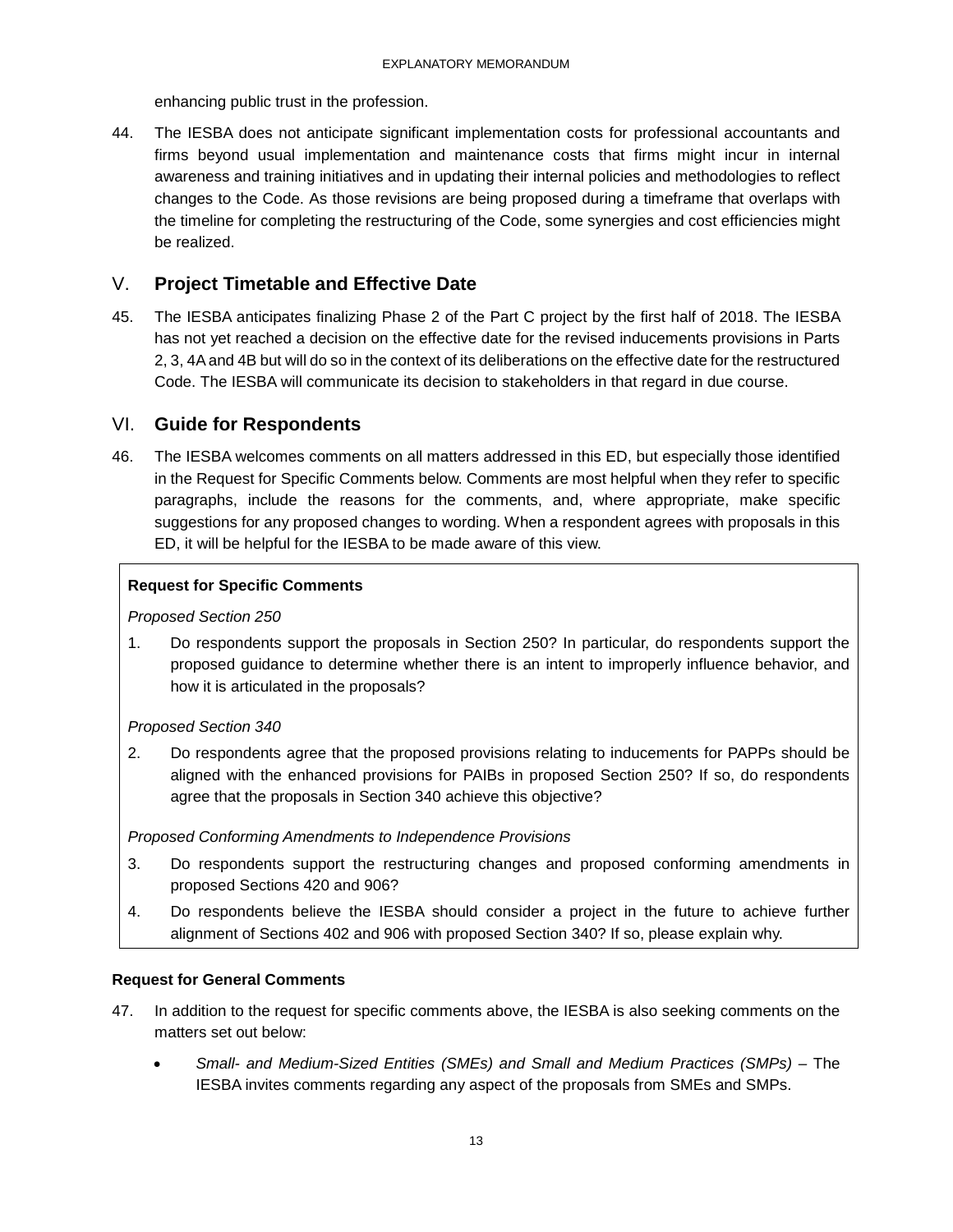- *Regulators and Audit Oversight Bodies –* The IESBA invites comments on the proposals from an enforcement perspective from members of the regulatory and audit oversight communities.
- *Developing Nations –* Recognizing that many developing nations have adopted or are in the process of adopting the Code, the IESBA invites respondents from these nations to comment on the proposals, and in particular on any foreseeable difficulties in applying them in their environment.
- *Translations –* Recognizing that many respondents may intend to translate the final changes for adoption in their own environments, the IESBA welcomes comment on potential translation issues respondents may note in reviewing the proposals.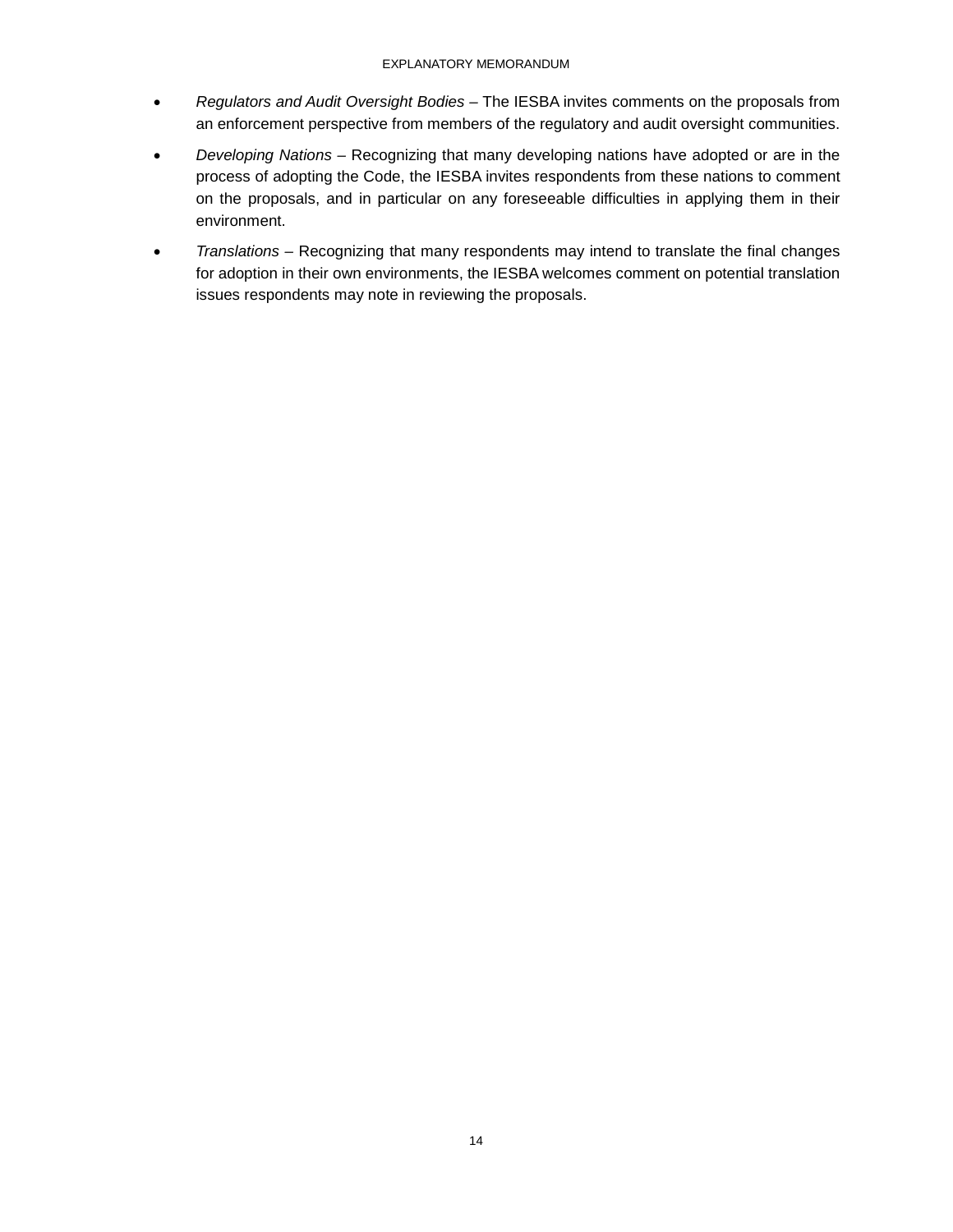# <span id="page-14-0"></span>**EXPOSURE DRAFT: PROPOSED REVISIONS TO THE CODE PERTAINING TO THE OFFERING AND ACCEPTING OF INDUCEMENTS**

# <span id="page-14-1"></span>**PART 2 – PROFESSIONAL ACCOUNTANTS IN BUSINESS**

**---**

# **Section 250**

# **Inducements, Including Gifts and Hospitality**

# **Introduction**

- 250.1 Professional accountants are required to comply with the fundamental principles and apply the conceptual framework set out in Section 120 to identify, evaluate and address threats.
- 250.2 The offering or accepting of inducements might create a self-interest, familiarity or intimidation threat to compliance with the fundamental principles, especially the principles of integrity, objectivity and professional behavior.
- 250.3 Section 250 sets out requirements and application material relevant to applying the conceptual framework in relation to the offering or accepting of inducements that does not constitute noncompliance with laws and regulations. This section also requires a professional accountant to comply with relevant laws and regulations when offering or accepting inducements.

# **Requirements and Application Material**

#### **General**

- 250.4 A1 An inducement is an object, situation, or action that is used as a means to influence another individual's behavior, but not necessarily with the intent to improperly influence that individual's behavior. Inducements can range from minor acts of hospitality between business colleagues to acts that result in non-compliance with laws and regulations. An inducement can take many different forms, for example:
	- Gifts.
	- Hospitality.
	- Entertainment.
	- Political or charitable donations.
	- Appeals to friendship and loyalty.
	- Employment opportunities.
	- Preferential treatment.
	- Facilitation payments.

### **Inducements Prohibited by Laws and Regulations**

**R250.5** In many jurisdictions, there are laws and regulations related to bribery and corruption that prohibit the offering or accepting of inducements in certain circumstances. The professional accountant shall obtain an understanding of relevant laws and regulations and comply with them when the accountant encounters such circumstances.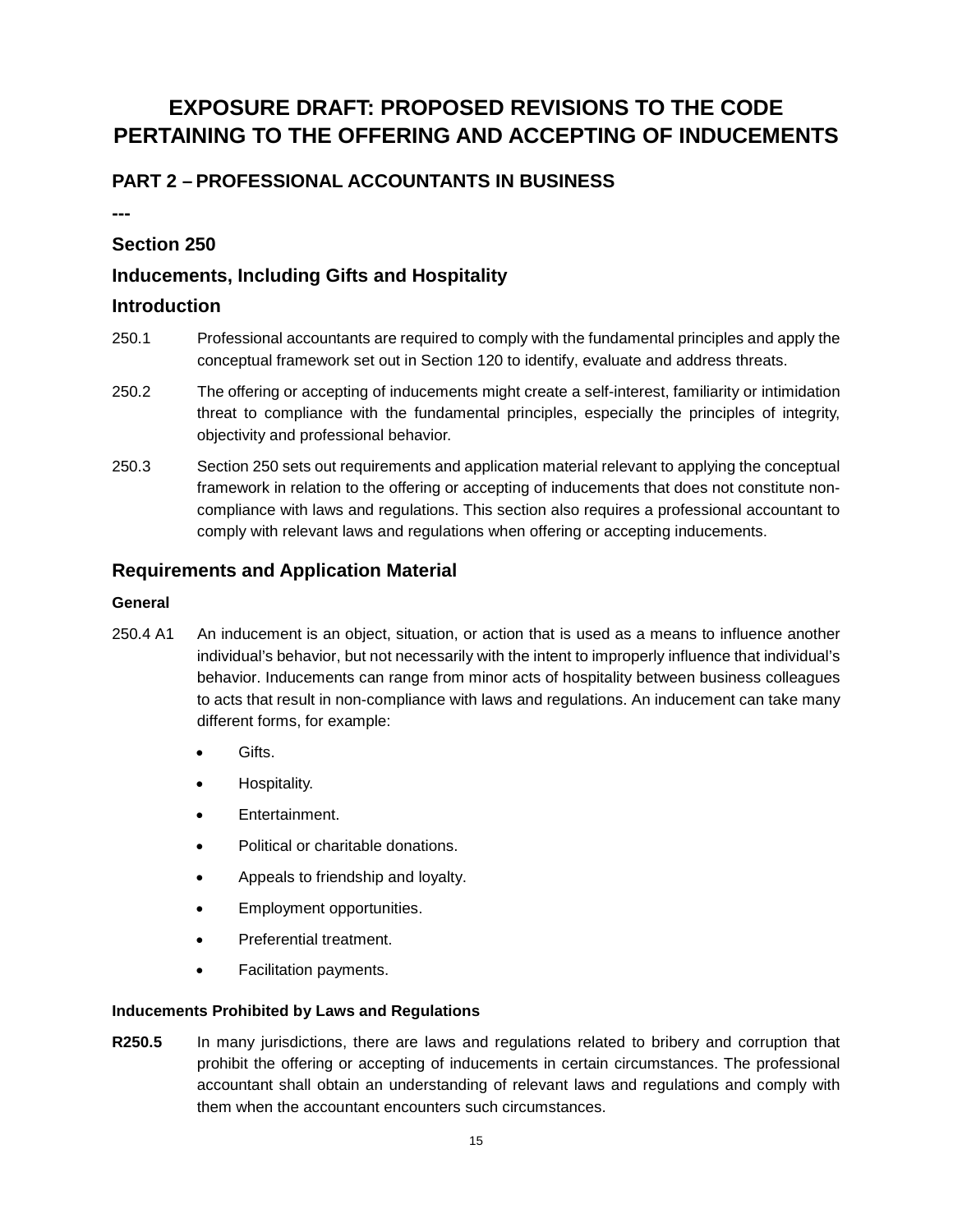## **Inducements Not Prohibited by Laws and Regulations**

250.6 A1 The offering or accepting of inducements that is not prohibited by laws and regulations might still create threats to compliance with the fundamental principles.

### *Inducements with Intent to Improperly Influence Behavior*

- **R250.7** A professional accountant shall not offer, or encourage others to offer, any inducement that is made, or which the accountant believes a reasonable and informed third party would be likely to conclude is made, with the intent to improperly influence the recipient's behavior.
- **R250.8** A professional accountant shall not accept, or encourage others to accept, any inducement that the accountant has reason to believe is made, or believes a reasonable and informed third party would be likely to conclude is made, with the intent to improperly influence the recipient's behavior.
- 250.9 A1 Relevant factors to consider in determining whether there is actual or perceived intent to improperly influence behavior include:
	- The nature, frequency and value of the inducement.
	- Whether there is a special occasion that has given rise to the inducement, for example, whether it is customary practice in relation to a religious holiday or wedding.
	- Whether the inducement is an ancillary part of a professional activity, for example, accepting lunch in connection with a business meeting.
	- Whether the offer of the inducement is limited to the individual recipient or available to a broader group. The broader group might be internal or external to the employing organization, such as other customers or vendors.
	- The roles and positions of the individuals offering or being offered the inducement.
	- Whether the professional accountant knows, or has reason to believe, that accepting the inducement would breach the policies and procedures of the counterparty's employing organization.

### *Inducements with No Intent to Improperly Influence Behavior*

- 250.10 A1 Unless an inducement is trivial and inconsequential, the requirements and application material set out in the conceptual framework apply when a professional accountant believes there is no actual or perceived intent to improperly influence behavior.
- 250.11 A1 The following are examples where threats might be created from offering or accepting an inducement:
	- (a) Self-interest threats
		- A professional accountant is offered hospitality from a vendor during a procurement process.
	- (b) Familiarity threats
		- A professional accountant regularly takes a customer or supplier to sporting events.
	- (c) Intimidation threats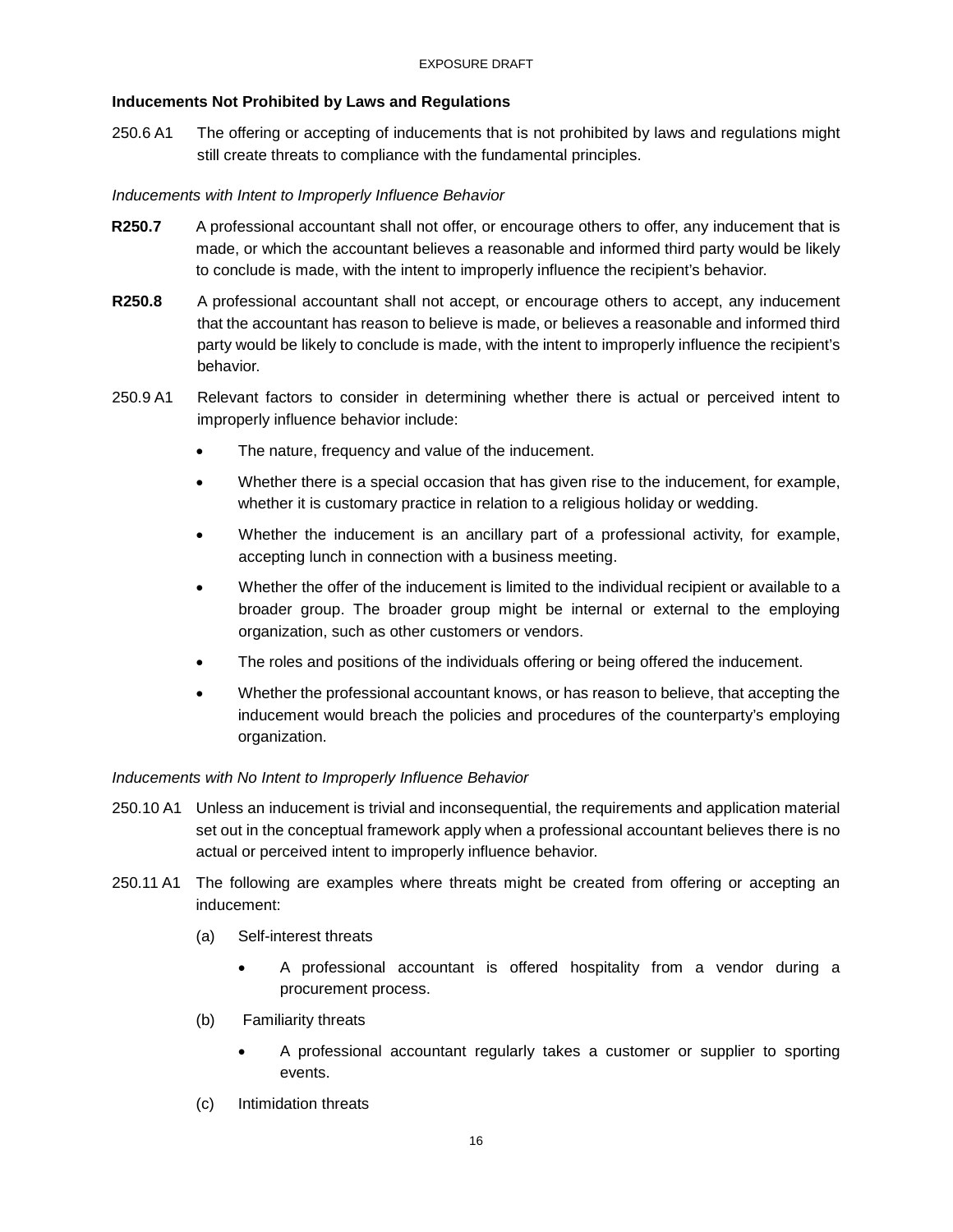- A professional accountant accepts hospitality that would be perceived to be inappropriate were it to be publicly disclosed.
- 250.11 A2 The factors that are relevant in evaluating the level of any threats created by offering or accepting an inducement are the same factors set out in paragraph 250.9 A1 for determining intent.
- 250.11 A3 Examples of actions that might be safeguards to address threats created by offering or accepting an inducement include:
	- Registering the inducement, whether offered or accepted, in a log monitored by senior management or those charged with governance for the purposes of transparency.
	- Having an appropriate individual, who is not otherwise involved in the professional activity, review any work performed or decisions made by the professional accountant with respect to the individual or organization from which the accountant accepted the inducement.
	- Donating the inducement to charity after receipt and appropriately disclosing the donation, for example, to those charged with governance or the individual who offered the inducement.
- 250.11 A4 An example of an action that might eliminate threats created by offering or accepting an inducement is transferring responsibility for any business-related decision involving the counterparty to another individual who the professional accountant has no reason to believe would be, or would be perceived to be, improperly influenced in making the decision.

#### **Immediate or Close Family Members**

- **R250.12** A professional accountant shall remain alert to potential threats to the accountant's compliance with the fundamental principles arising from an inducement being offered:
	- (a) By an immediate or close family member of the accountant to a counterparty with whom the accountant has a professional relationship; or
	- (b) To an immediate or close family member of the accountant by a counterparty with whom the accountant has a professional relationship.
- **R250.13** Where the professional accountant has reason to believe there is intent to improperly influence the behavior of the accountant or the counterparty, or believes a reasonable and informed third party would be likely to conclude such intent exists, the accountant shall advise the immediate or close family member not to offer or accept the inducement.
- 250.13 A1 The factors set out in paragraph 250.9 A1 are relevant in determining whether there is actual or perceived intent to improperly influence the behavior of the professional accountant or the counterparty. Another factor that is relevant is the nature or closeness of the relationship, between:
	- (a) The professional accountant and the immediate or close family member;
	- (b) The immediate or close family member and the counterparty; and
	- (c) The accountant and the counterparty.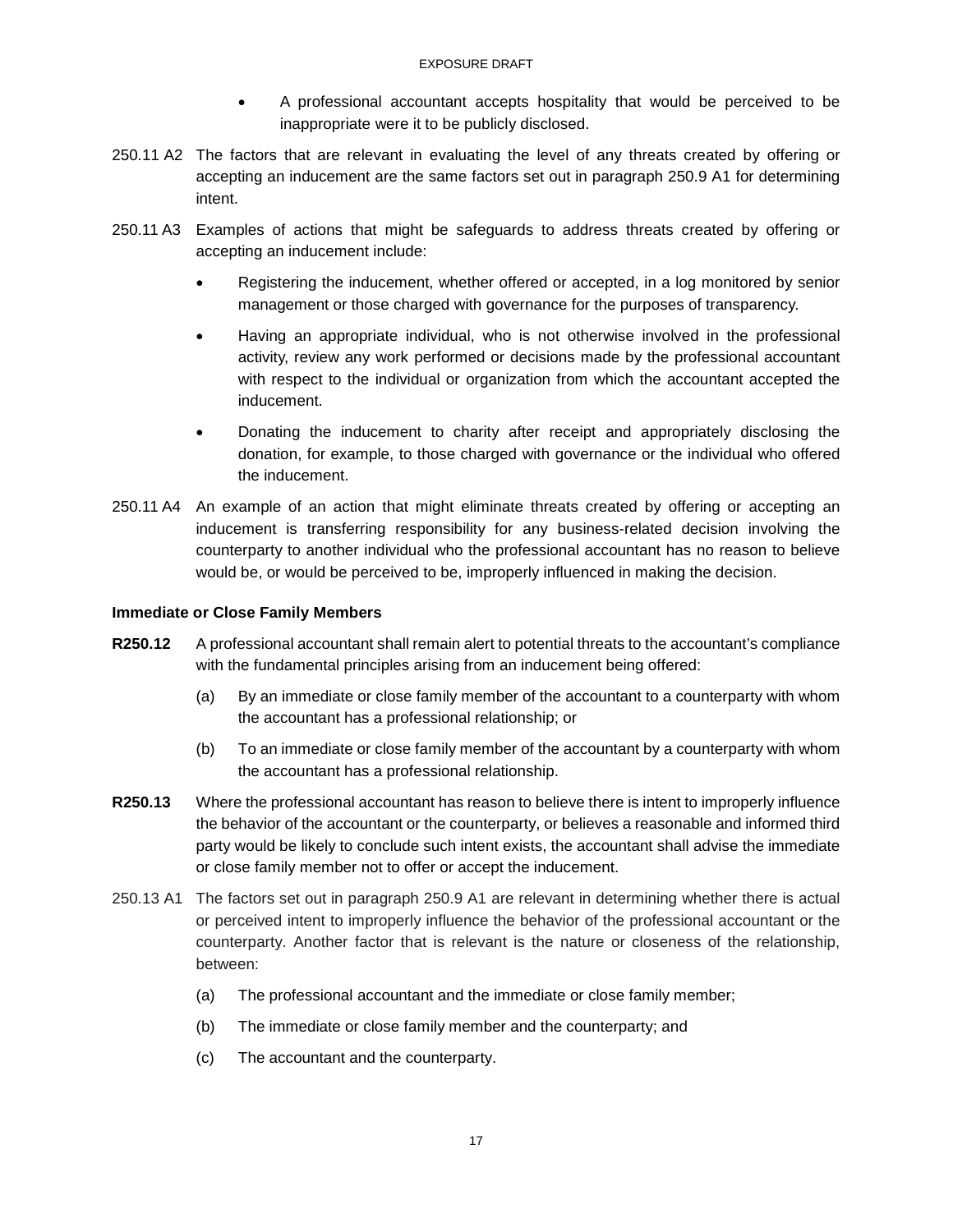For example, the offer of employment, outside of the normal recruitment process, to the spouse of the professional accountant by a counterparty with whom the accountant is negotiating a significant contract might indicate such intent.

- 250.14 A1 Unless the inducement is trivial and inconsequential, the application material in paragraphs 250.10 A1 to 250.11 A4 is relevant for the purposes of identifying, evaluating and addressing threats where:
	- (a) The immediate or close family member offers or accepts the inducement contrary to the advice of the professional accountant in accordance with R250.13; or
	- (b) The accountant does not have reason to believe an actual or perceived intent to improperly influence the behavior of the accountant or the counterparty exists.
- 250.14 A2 Factors that are relevant in evaluating the level of threats in these circumstances include the nature or closeness of the relationships referred to in paragraph 250.13 A1.

#### **Other Considerations**

- 250.15 A1 If a professional accountant encounters or is made aware of inducements that might result in non-compliance or suspected non-compliance with laws and regulations by other individuals working for or under the direction of the employing organization, Section 260 is also relevant.
- 250.15 A2 If a professional accountant faces pressure to offer or accept inducements that might create threats to compliance with the fundamental principles, Section 270 is also relevant.
- 250.15 A3 If a professional accountant is offered an inducement by the employing organization relating to financial interests, compensation and incentives linked to performance, Section 240 is also relevant.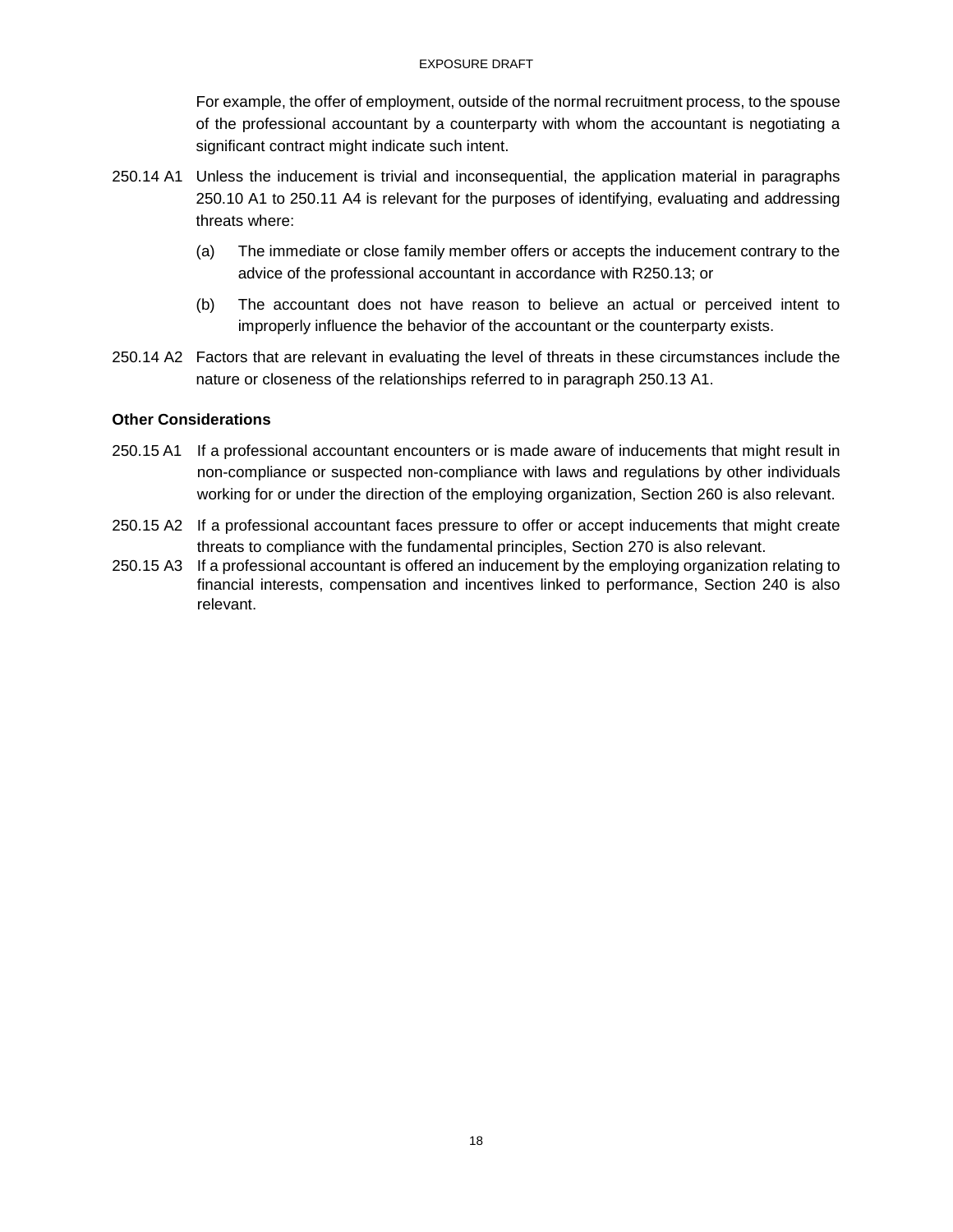# <span id="page-18-0"></span>**PART 3 – PROFESSIONAL ACCOUNTANTS IN PUBLIC PRACTICE**

**---**

# **Section 340**

# **Inducements, Including Gifts and Hospitality**

# **Introduction**

- 340.1 Professional accountants are required to comply with the fundamental principles and apply the conceptual framework set out in Section 120 to identify, evaluate and address threats.
- 340.2 The offering or accepting of inducements might create a self-interest, familiarity or intimidation threat to compliance with the fundamental principles, especially the principles of integrity, objectivity and professional behavior.
- 340.3 Section 340 sets out requirements and application material relevant to applying the conceptual framework in relation to the offering and accepting of inducements that does not constitute noncompliance with laws and regulations. This section also requires a professional accountant to comply with relevant laws and regulations when offering or accepting inducements.

# **Requirements and Application Material**

#### **General**

- 340.4 A1 An inducement is an object, situation, or action that is used as a means to influence another individual's behavior, but not necessarily with the intent to improperly influence that individual's behavior. Inducements can range from minor acts of hospitality between professional accountants and clients to acts that result in non-compliance with laws and regulations. An inducement can take many different forms, for example:
	- Gifts.
	- Hospitality.
	- Entertainment.
	- Political or charitable donations.
	- Appeals to friendship and loyalty.
	- Employment opportunities.
	- Preferential treatment.
	- Facilitation payments.

### **Inducements Prohibited by Laws and Regulations**

**R340.5** In many jurisdictions, there are laws and regulations related to bribery and corruption that prohibit the offering or accepting of inducements in certain circumstances. The professional accountant shall obtain an understanding of relevant laws and regulations and comply with them when the accountant encounters such circumstances.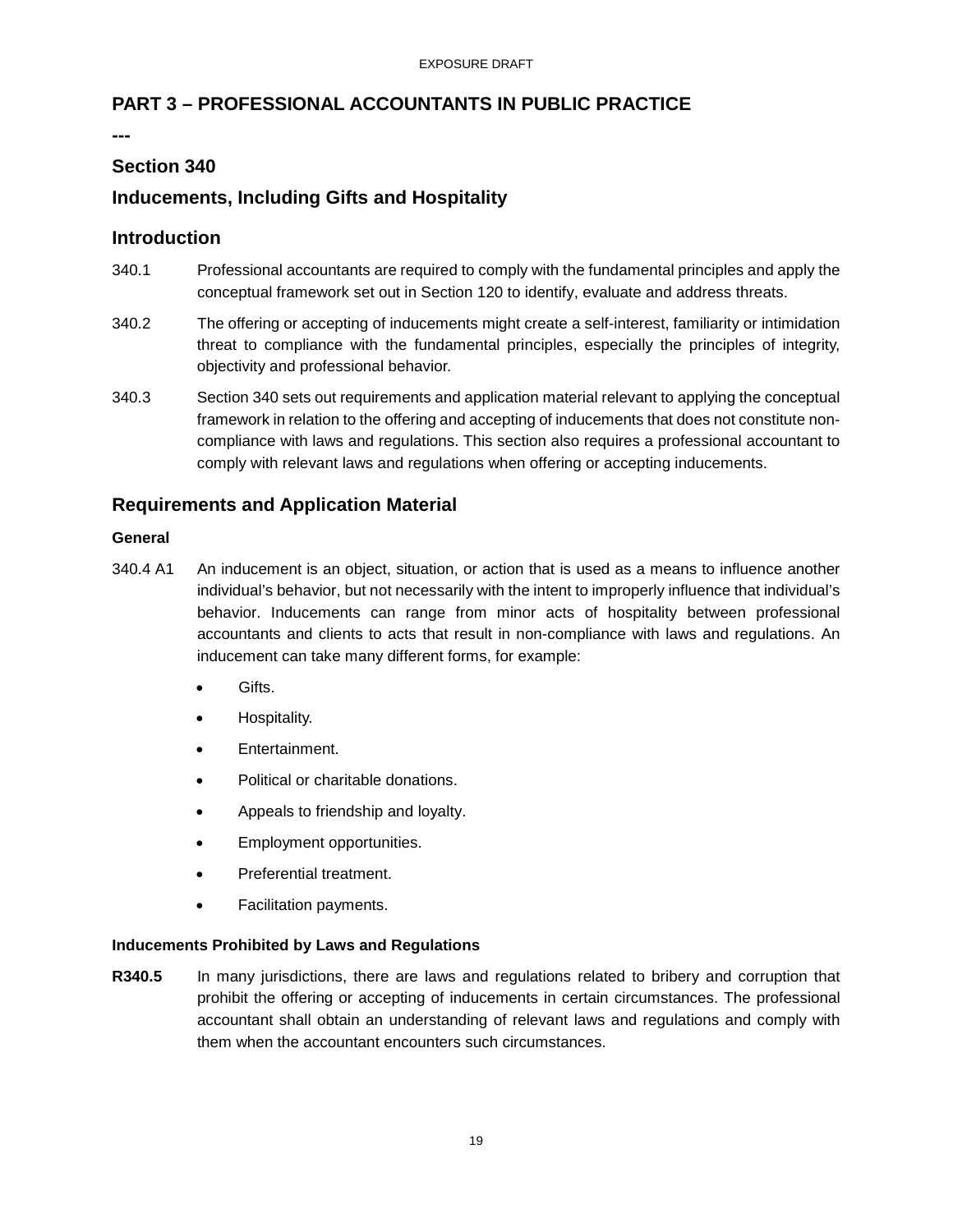## **Inducements Not Prohibited by Laws and Regulations**

340.6 A1 The offering or accepting of inducements that is not prohibited by laws and regulations might still create threats to compliance with the fundamental principles.

### *Inducements with Intent to Improperly Influence Behavior*

- **R340.7** A professional accountant shall not offer, or encourage others to offer, any inducement that is made, or which the accountant believes a reasonable and informed third party would be likely to conclude is made, with the intent to improperly influence the recipient's behavior.
- **R340.8** A professional accountant shall not accept, or encourage others to accept, any inducement that the accountant has reason to believe is made, or believes a reasonable and informed third party would be likely to conclude is made, with the intent to improperly influence the recipient's behavior.
- 340.9 A1 Relevant factors to consider in determining whether there is actual or perceived intent to improperly influence behavior include:
	- The nature, frequency and value of the inducement.
	- Whether there is a special occasion that has given rise to the inducement, for example, whether it is customary practice in relation to a religious holiday or wedding.
	- Whether the inducement is an ancillary part of a professional service, for example, accepting lunch in connection with a business meeting.
	- Whether the offer of the inducement is limited to the individual recipient or available to a broader group. The broader group might be internal or external to the firm, such as other suppliers to the client.
	- The roles and positions of the individuals at the firm or the client offering or being offered the inducement.
	- Whether the professional accountant knows, or has reason to believe, that accepting the inducement would breach the policies and procedures of the client.

### *Inducements with No Intent to Improperly Influence Behavior*

- 340.10 A1 Unless an inducement is trivial and inconsequential, the requirements and application material set out in the conceptual framework apply when a professional accountant believes there is no actual or perceived intent to improperly influence behavior.
- 340.11 A1 The following are examples where threats might be created from offering or accepting an inducement:
	- (a) Self-interest threats
		- A professional accountant is offered hospitality from a client whilst preparing the client's tax return.
	- (b) Familiarity threats
		- A professional accountant regularly takes a client to sporting events.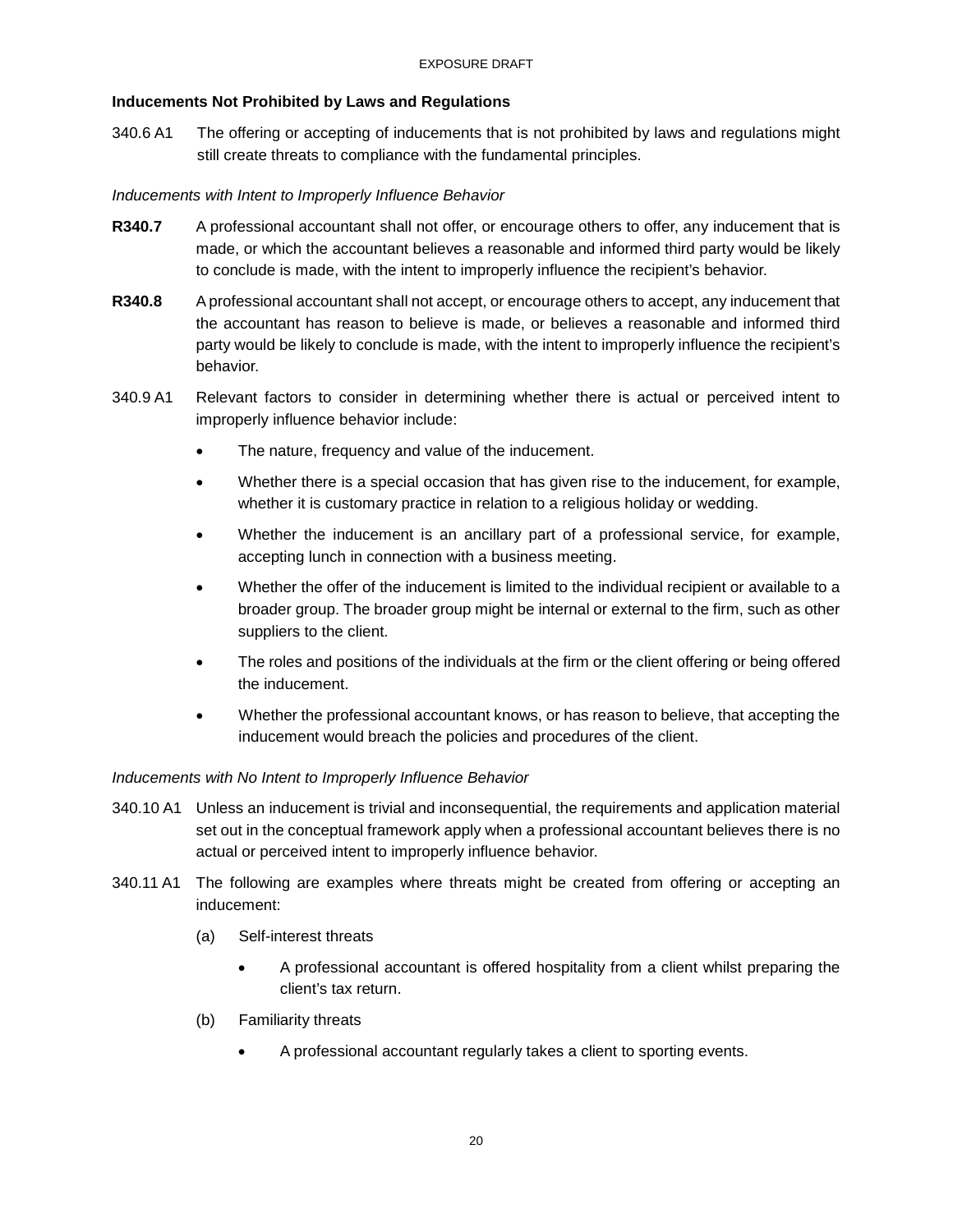- (c) Intimidation threats
	- A professional accountant accepts hospitality from a client that would be perceived to be inappropriate were it to be publicly disclosed.
- 340.11 A2 The factors that are relevant in evaluating the level of any threats created by offering or accepting an inducement are the same factors set out in paragraph 340.9 A1 for determining intent.
- 340.11 A3 Examples of actions that might be safeguards to address threats created by offering or accepting an inducement include:
	- Registering the inducement, whether offered or accepted, in a log monitored by senior management of the firm or another individual responsible for the firm's ethics compliance for the purposes of transparency.
	- Having an appropriate individual, who is not otherwise involved in providing the professional service, review any work performed or decisions made by the professional accountant with respect to the client from which the accountant accepted the inducement.
	- Donating the inducement to charity after receipt and appropriately disclosing the donation, for example, to a member of senior management of the firm or the individual who offered the inducement.
- 340.11 A4 An example of an action that might eliminate threats created by offering or accepting an inducement is transferring responsibility for the provision of any professional services for the client to another individual who the professional accountant has no reason to believe would be, or would be perceived to be, improperly influenced when providing the services.

### **Immediate or Close Family Members**

- **R340.12** A professional accountant shall remain alert to potential threats to the accountant's compliance with the fundamental principles arising from an inducement being offered:
	- (a) By an immediate or close family member of the accountant to a client of the accountant.
	- (b) To an immediate or close family member of the accountant by a client of the accountant.
- **R340.13** Where the professional accountant has reason to believe there is intent to improperly influence the behavior of the accountant or the accountant's client, or believes a reasonable and informed third party would be likely to conclude such intent exists, the accountant shall advise the immediate or close family member not to offer or accept the inducement.
- 340.13 A1 The factors set out in paragraph 340.9 A1 are relevant in determining whether there is actual or perceived intent to improperly influence the behavior of the professional accountant or the client. Another factor that is relevant is the nature or closeness of the relationship, between:
	- (a) The professional accountant and the immediate or close family member;
	- (b) The immediate or close family member and the client; and
	- (c) The accountant and the client.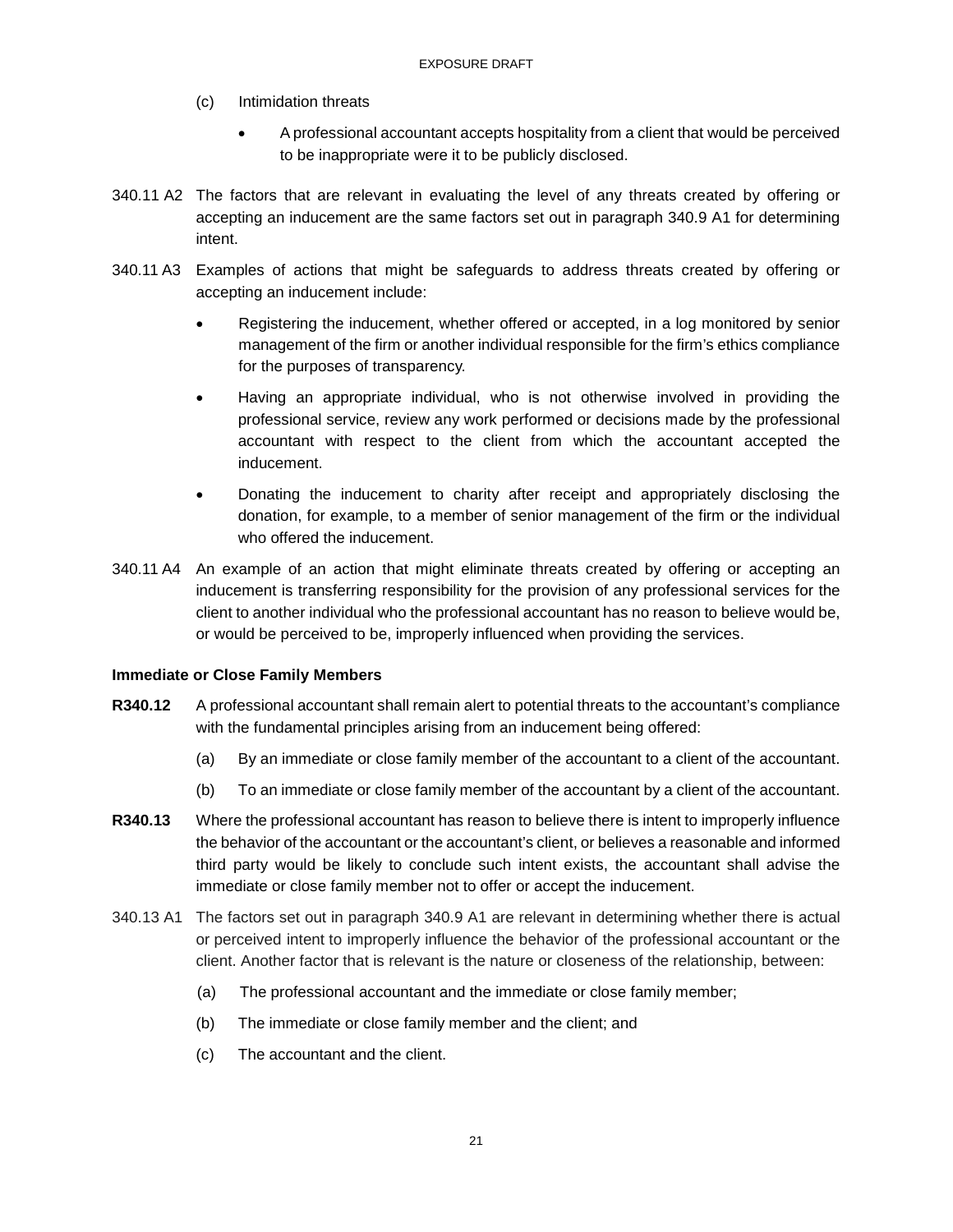For example, the offer of employment, outside of the normal recruitment process, to a spouse of the professional accountant by a client for whom the accountant is providing a business valuation for a prospective sale might indicate such intent.

- 340.14 A1 Unless the inducement is trivial and inconsequential, the application material in paragraphs 340.10 A1 to 340.11 A4 is relevant for the purposes of identifying, evaluating and addressing threats where:
	- (a) The immediate or close family member offers or accepts the inducement contrary to the advice of the professional accountant in accordance with R340.13; or
	- (b) The accountant does not have reason to believe an actual or perceived intent to improperly influence the behavior of the accountant or the client exists.
- 340.14 A2 Factors that are relevant in evaluating the level of threats in these circumstances include the nature or closeness of the relationships referred to in paragraph 340.13 A1.

#### **Other Considerations**

- 340.15 A1 If a firm, network firm or an audit team member is being offered gifts or hospitality from an audit client, then the additional requirement set out in Section 420 applies.
- 340.15 A2 If a firm or an assurance team member is being offered gifts or hospitality from an assurance client, then the additional requirement set out in Section 906 applies.
- 340.15 A3 If a professional accountant encounters or is made aware of inducements that might result in non-compliance or suspected non-compliance with laws and regulations by a client or individuals working for the client, Section 360 is also relevant.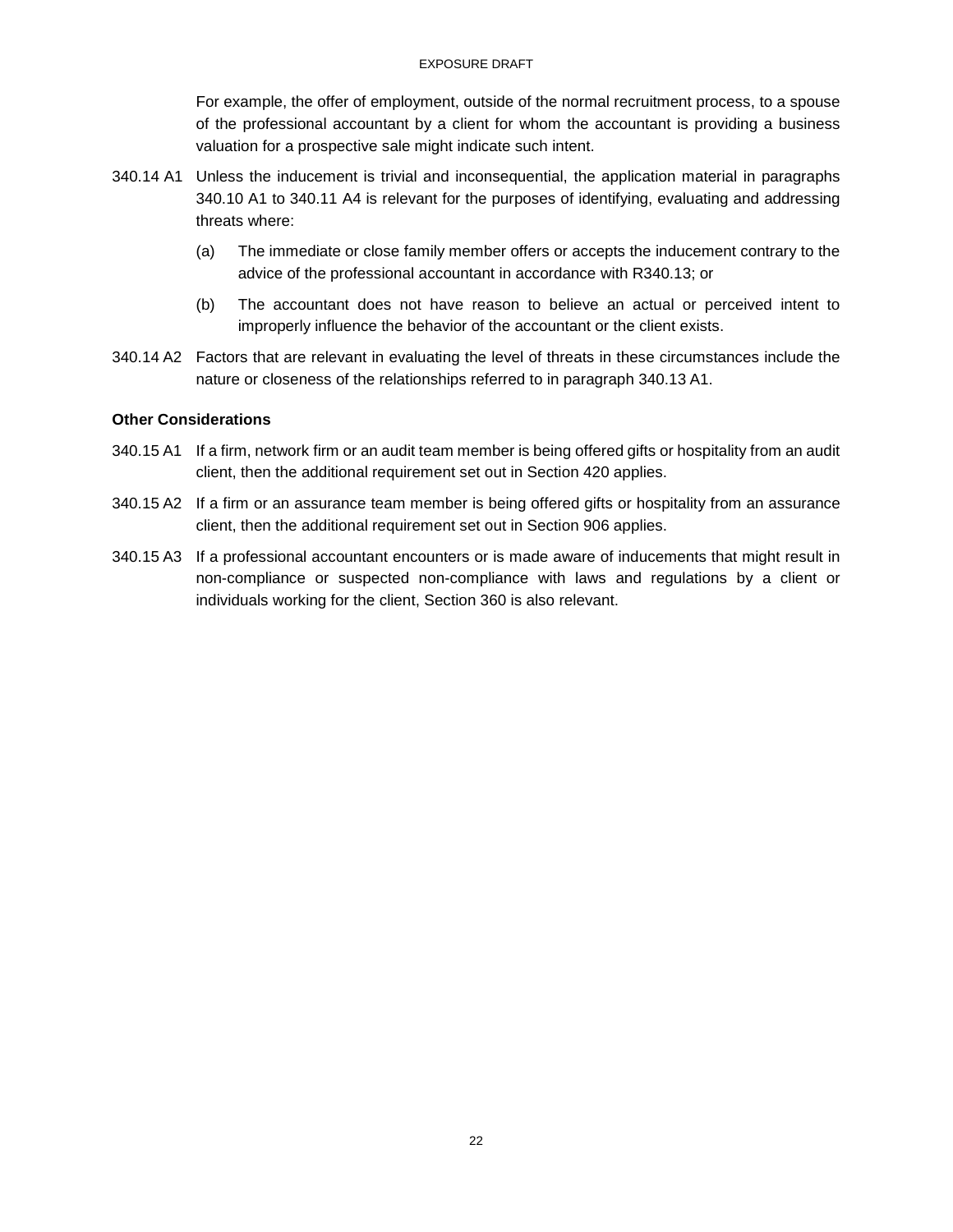# <span id="page-22-0"></span>**PART 4A – INDEPENDENCE FOR AUDITS AND REVIEWS**

**---**

# **Section 420**

# **Gifts and Hospitality**

### **Introduction**

- 420.1 Firms are required to comply with the fundamental principles, be independent and apply the conceptual framework set out in Section 120 to identify, evaluate and address threats to independence.
- 420.2 Accepting gifts and hospitality from an audit client might create self-interest, familiarity or intimidation threats to compliance with the fundamental principles and threats to independence.
- 420.3 Section 420 sets out a requirement relevant to applying the conceptual framework to accepting gifts and hospitality from an audit client.

# **Requirement**

**R420.4** In addition to complying with the requirements relating to the offering or accepting of inducements set out in Section 340, a firm, network firm or audit team member shall not accept gifts and hospitality from an audit client, unless the value is trivial and inconsequential.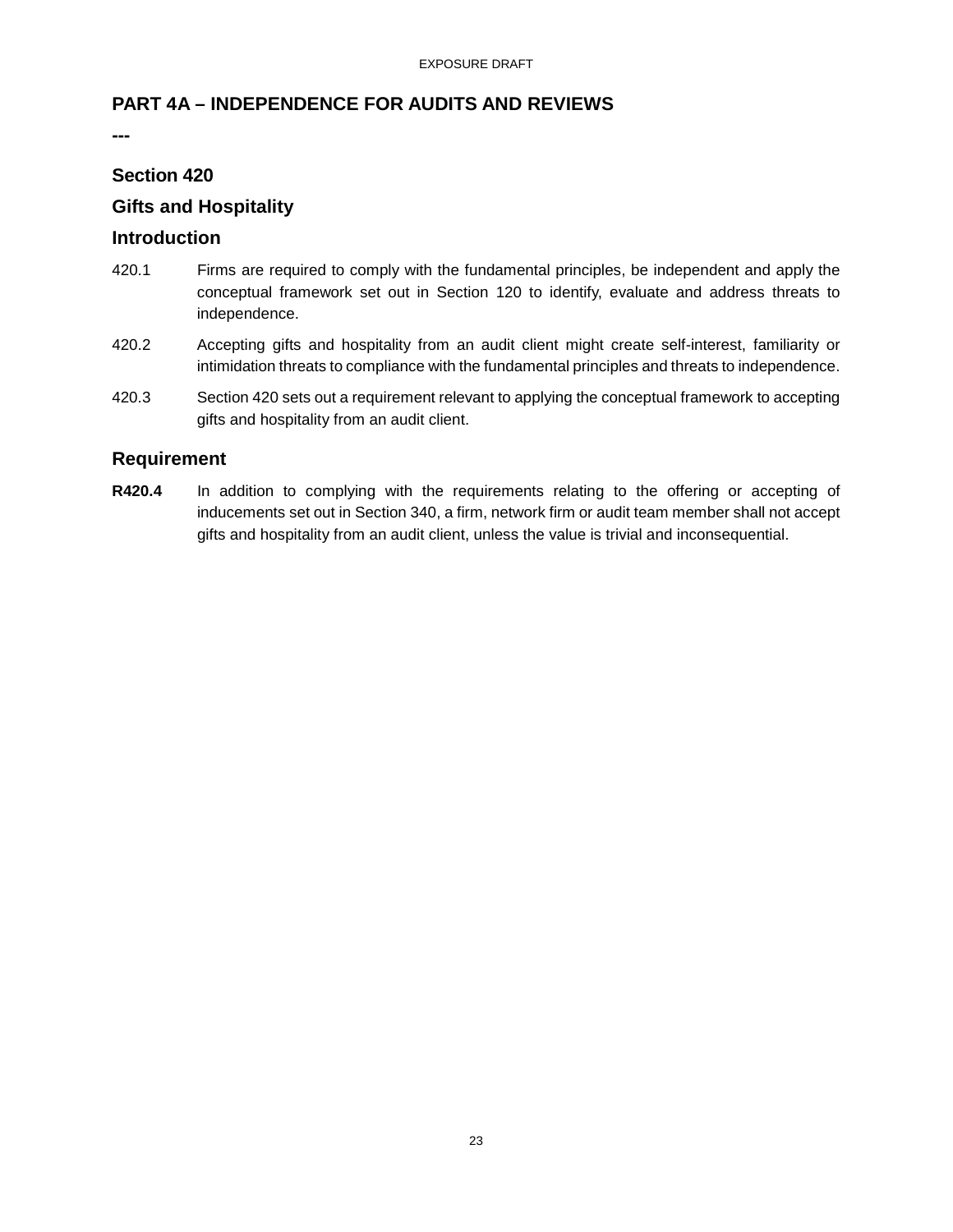# <span id="page-23-0"></span>**Part 4B – INDEPENDENCE FOR OTHER ASSURANCE ENGAGEMENTS**

…

# **Section 906**

# **Gifts and Hospitality**

# **Introduction**

- 906.1 Firms are required to comply with the fundamental principles, be independent and apply the conceptual framework set out in Section 120 to identify, evaluate and address threats to independence.
- 906.2 Accepting gifts and hospitality from an assurance client might create self-interest, familiarity or intimidation threats to compliance with the fundamental principles and threats to independence.
- 906.3 Section 906 sets out a requirement relevant to applying the conceptual framework to accepting gifts and hospitality from an assurance client.

# **Requirement**

**R906.4** In addition to complying with the requirements relating to the offering or accepting of inducements set out in Section 340, a firm or an assurance team member shall not accept gifts and hospitality from an assurance client, unless the value is trivial and inconsequential.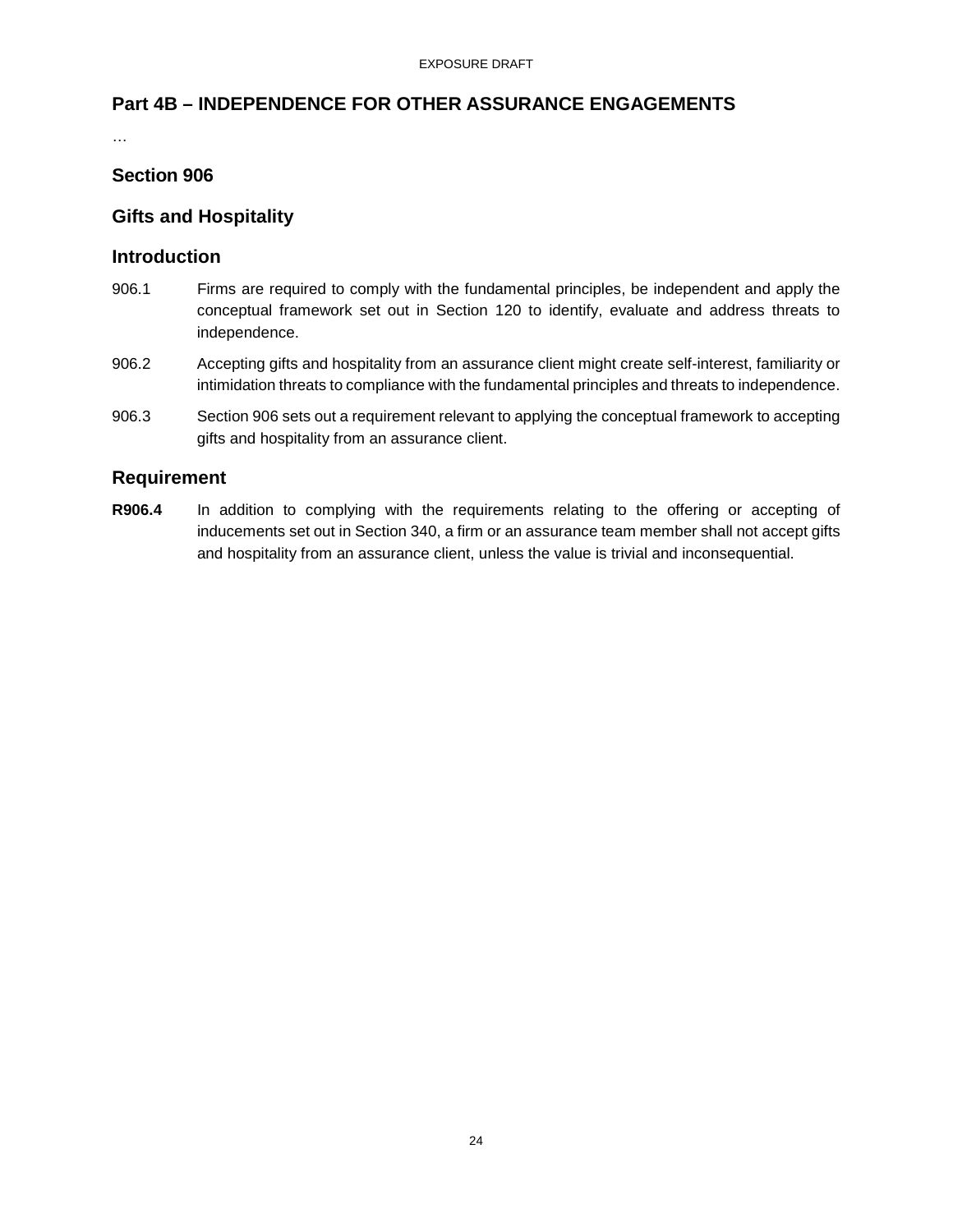The *Code of Ethics for Professional Accountants*, Exposure Drafts, Consultation Papers, and other IESBA publications are published by, and copyright of, IFAC.

The IESBA and IFAC do not accept responsibility for loss caused to any person who acts or refrains from acting in reliance on the material in this publication, whether such loss is caused by negligence or otherwise.

The 'International Ethics Standards Board for Accountants', '*Code of Ethics for Professional Accountants*', 'International Federation of Accountants', 'IESBA', 'IFAC', the IESBA logo, and IFAC logo are trademarks of IFAC, or registered trademarks and service marks of IFAC in the US and other countries.

<span id="page-24-0"></span>Copyright © September 2017 by the International Federation of Accountants (IFAC). All rights reserved. Permission is granted to make copies of this work to achieve maximum exposure and feedback provided that each copy bears the following credit line: "*Copyright ©* September 2017 by *the International Federation of Accountants (IFAC). All rights reserved. Used with permission of IFAC. Permission is granted to make copies of this work to achieve maximum exposure and feedback*."